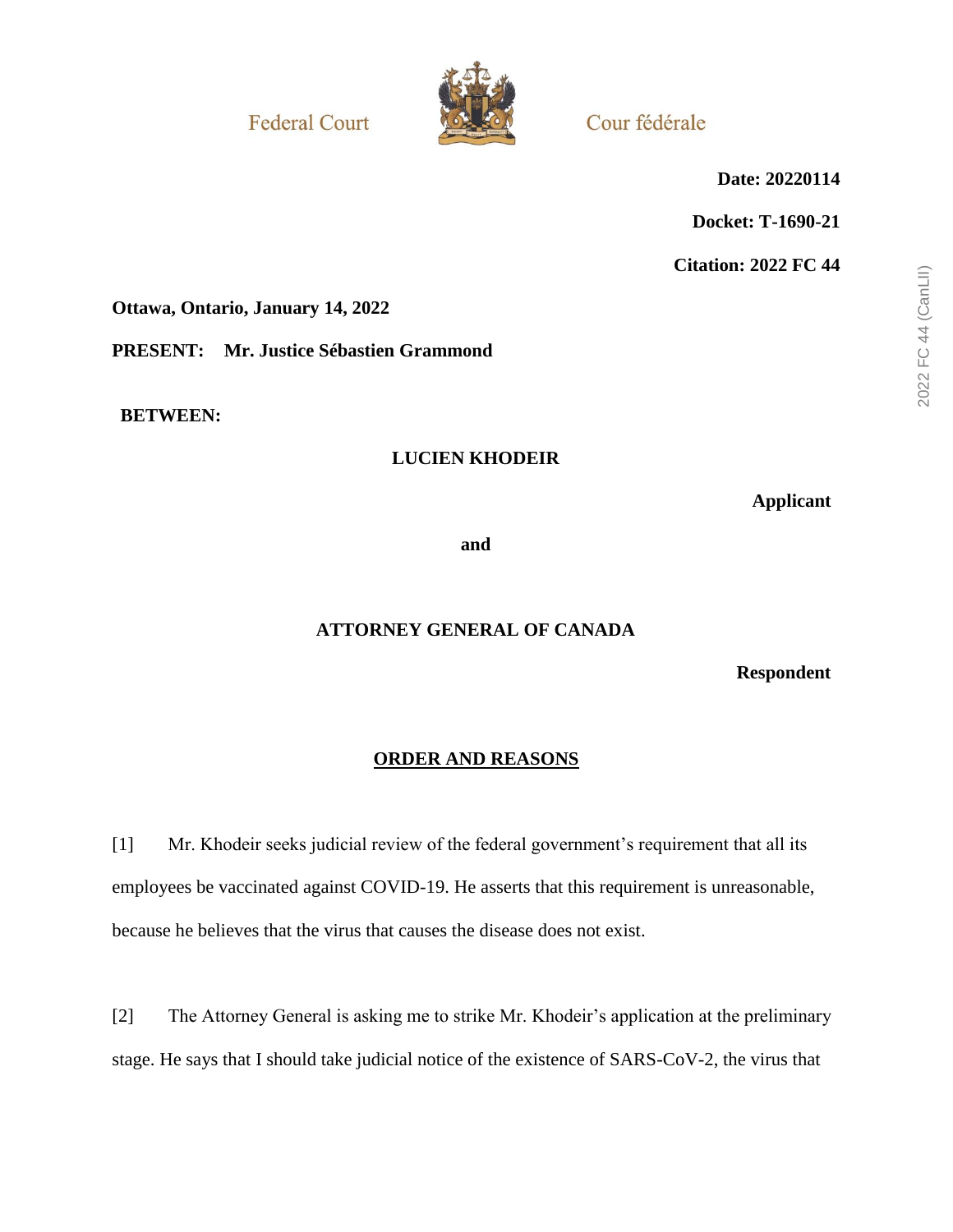causes COVID-19. As a consequence, Mr. Khodeir will be unable to prove the central premise of his application, which is thus bound to fail.

[3] For the reasons that follow, I agree with the Attorney General. The existence of SARS-CoV-2 has become notorious. Courts have repeatedly taken judicial notice of it. Although Mr. Khodeir had the opportunity to file evidence and make submissions, he failed to offer any factual foundation for his belief in the inexistence of SARS-CoV-2. His application must therefore be struck.

#### I. Procedural Background

[4] Mr. Khodeir brought an application for judicial review of the *Policy on COVID-19 Vaccination for the Core Public Administration Including the Royal Canadian Mounted Police* [the Policy], made by the Treasury Board pursuant to sections 7 and 11.1 of the *Financial Administration Act*, RSC 1985, c F-11, and effective October 6, 2021. In a nutshell, the Policy requires all employees of the core public administration to be fully vaccinated against COVID-19 before October 29, 2021, unless there is a medical contraindication or a need for accommodation based on religion or another prohibited ground of discrimination.

[5] Unlike other litigants who have challenged the validity of the Policy, Mr. Khodeir does not invoke his rights guaranteed by the *Canadian Charter of Rights and Freedoms*. Rather, he asserts that the policy is *ultra vires* the *Financial Administration Act*, because it is unreasonable in the administrative law sense of the term. In this regard, his amended application alleges the following: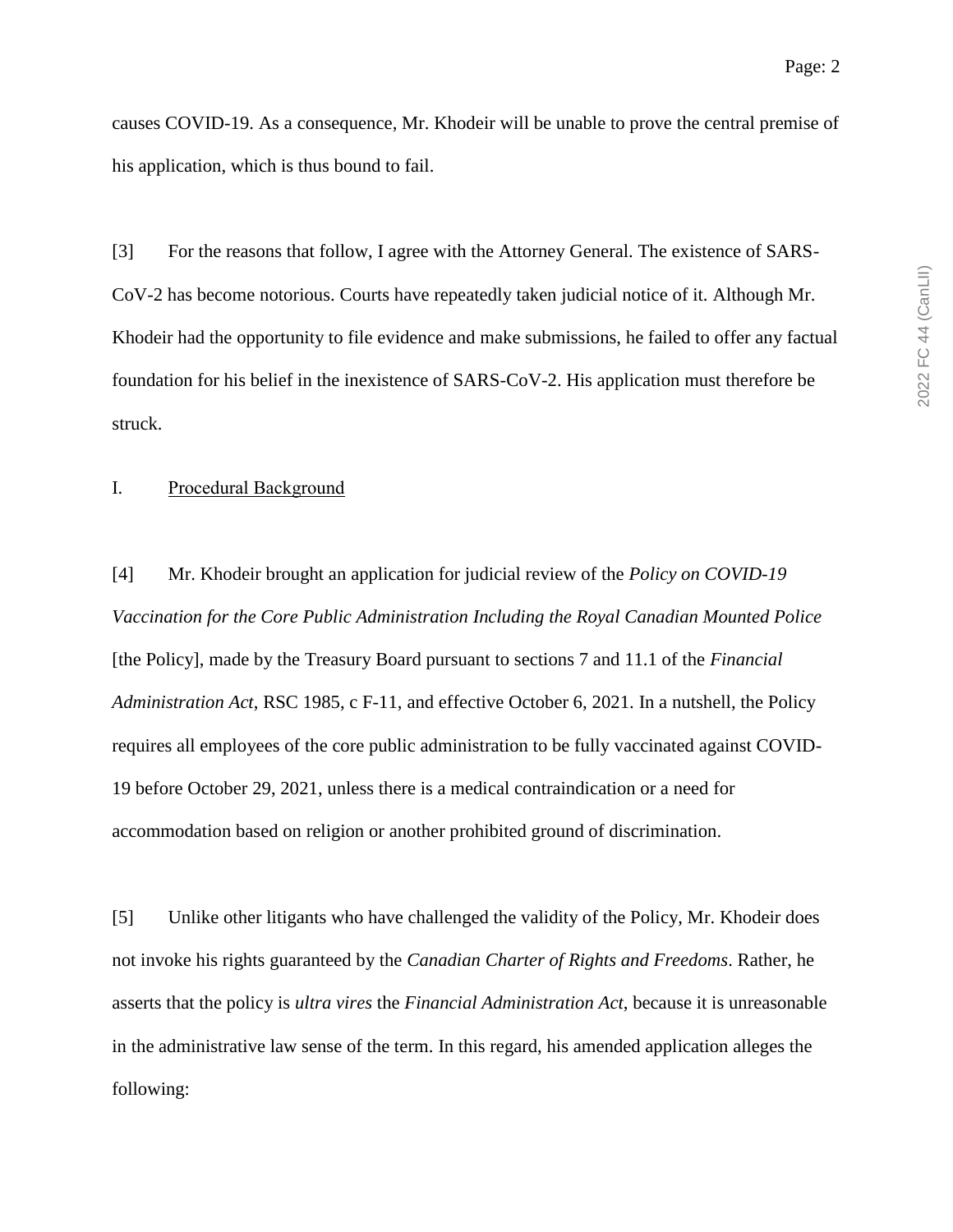- The virus, named SARS-CoV-2, is the alleged cause of COVID-19;
- SARS-CoV-2 was never proven to exist according to three experts: two sought by the Applicant and one sought by the Respondent who cited 18 times SARS-CoV-2 in an affidavit of November 14th, 2021, but never referenced a proof of its existence;
- SARS-CoV-2 is the basis of all the COVID-19 vaccines;
- The [Policy] is enforcing COVID-19 vaccinations;
- It is unreasonable to mandate a vaccine to protect against a non-existent pathogen; […].

[6] The Attorney General responded to Mr. Khodeir's application by bringing a motion to strike, pursuant to Rule 221 of the *Federal Courts Rules*, SOR/98-106. He asserts that Mr. Khodeir's application is bereft of any possibility of success, because the Court can take judicial notice of the existence of SARS-CoV-2. He also asserts that Mr. Khodeir has no standing to bring the application, because he is not an employee of the core public administration and cannot claim public interest standing in the circumstances.

[7] Mr. Khodeir made submissions in response to the Attorney General's motion to strike. He also filed three affidavits in support of his response, and moved for leave to amend his notice of application. The Attorney General did not object to the amendment or to the filing of the affidavits. Accordingly, I will grant Mr. Khodeir leave to amend his notice of application. I have already quoted from the amended application. I will consider the affidavits later in these reasons.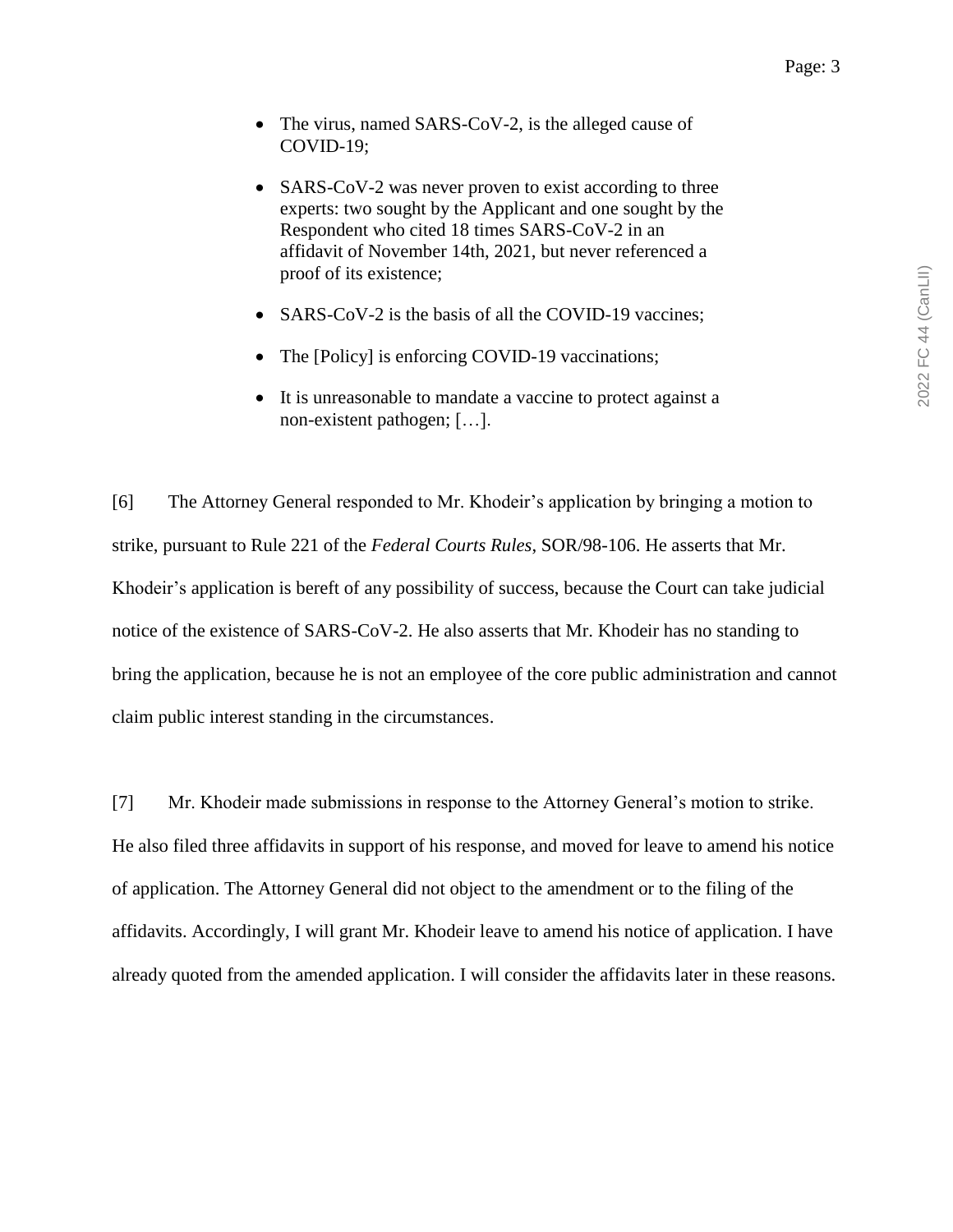#### II. The Test for a Motion to Strike

[8] Rule 221(1)(a) provides that a statement of claim that "discloses no reasonable cause of action" may be struck. While this rule applies to actions, a similar principle has been extended to applications for judicial review. Thus, in *David Bull Laboratories (Canada) Inc v Pharmacia Inc*, [1995] 1 FC 588 (CA) at 600 [*David Bull Laboratories*], the Federal Court of Appeal held that it could strike a notice of application for judicial review that is "so clearly improper as to be bereft of any possibility of success"; see also *Canada (National Revenue) v JP Morgan Asset Management (Canada) Inc*, 2013 FCA 250 at paragraphs 47-48, [2014] 2 FCR 557 [*JP Morgan*]; *Wenham v Canada (Attorney General)*, 2018 FCA 199 at paragraphs 32-33.

[9] By way of example, applications for judicial review have been struck where they are premature (*Dugré v Canada (Attorney General)*, 2021 FCA 8), where the Court lacks jurisdiction (*JP Morgan*), where the application obviously lacks legal foundation (*Canada (Attorney General) v Valero Energy Inc*, 2020 FCA 68 [*Valero*]) or where the facts alleged are purely speculative (*Assouline v Canada (Attorney General)*, 2021 FC 458).

[10] A motion to strike is aimed at a defect in the pleadings. For this reason, it is sometimes called a "pleadings motion." According to rule 2, a pleading is "a document in a proceeding in which a claim is initiated, defined, defended or answered." In this case, the pleading is the notice of application. While it defines the claim, a pleading is not evidence. Evidence to support the claim is typically brought at a later stage of the proceedings. Thus, a motion to strike tests the validity of the claim in the abstract, before any evidence is considered.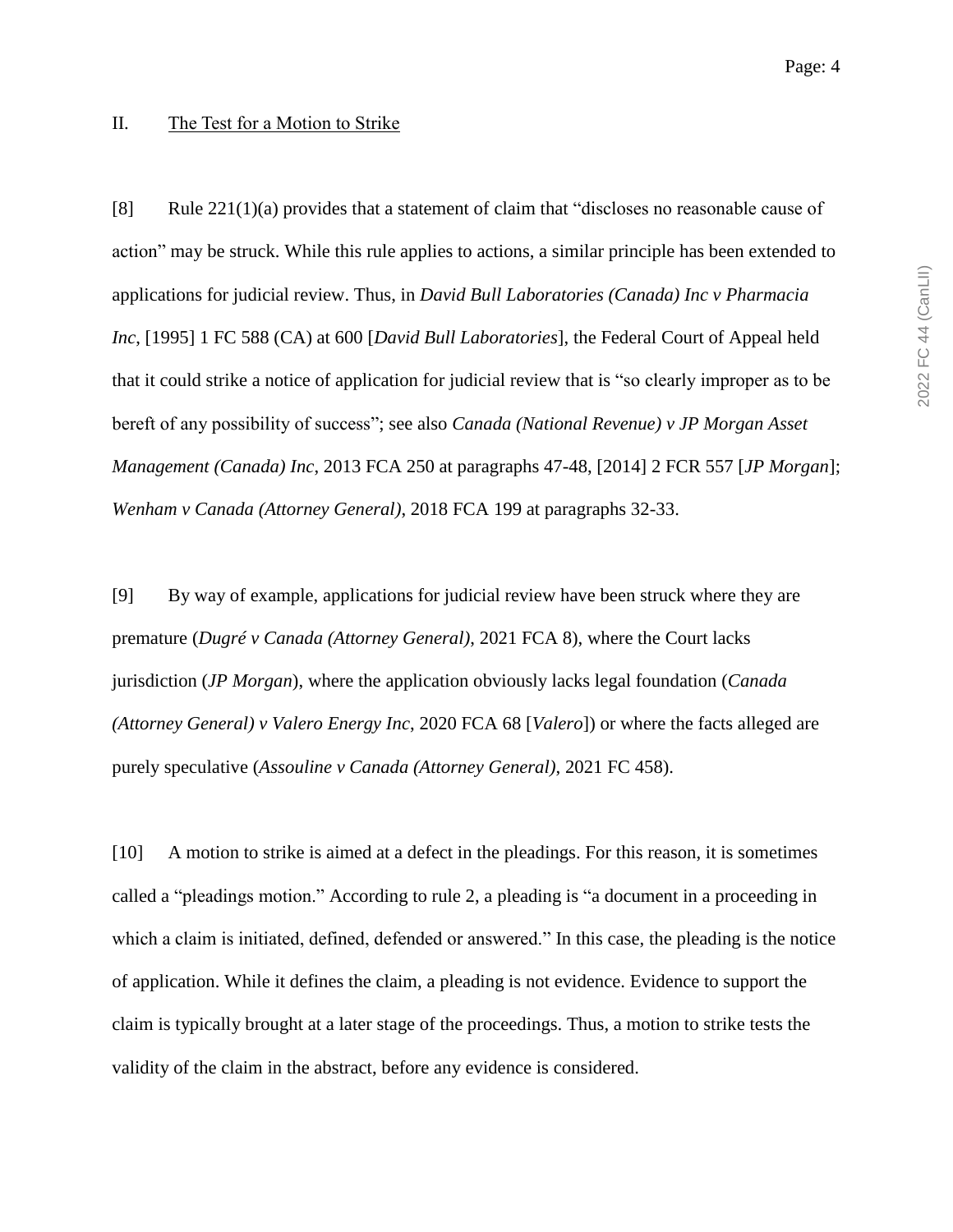[11] For this reason, on a motion to strike, the general principle is that the allegations contained in the notice of application must be taken to be true: *JP Morgan*, at paragraph 52. On such a motion, the role of the Court is not to assess the potential evidence nor to predict whether the applicant will succeed in proving the allegations of the notice of application. This is reinforced by a prohibition on admitting evidence on certain categories of motions to strike: rule 221(2).

[12] There are, however, exceptions to these principles.

[13] First, where a pleading refers to supporting documents or evidence, they may be taken into consideration, as if incorporated in the pleading: *JP Morgan*, at paragraph 54.

[14] Second, the rule that allegations must be taken to be true does not extend to facts "manifestly incapable of being proven:" *R v Imperial Tobacco Canada Ltd*, 2011 SCC 42 at paragraph 22, [2011] 3 SCR 45. In *Operation Dismantle v The Queen*, [1985] 1 SCR 441 at 455, the Supreme Court noted that

> The rule that the material facts in a statement of claim must be taken as true for the purpose of determining whether it discloses a reasonable cause of action does not require that allegations based on assumptions and speculations be taken as true. The very nature of such an allegation is that it cannot be proven to be true by the adduction of evidence. It would, therefore, be improper to accept that such an allegation is true.

[15] This will also be the case, as we will see below, where allegations are contrary to judicially noticed facts, because judicial notice is conclusive. Such allegations, therefore, are "manifestly incapable of being proven."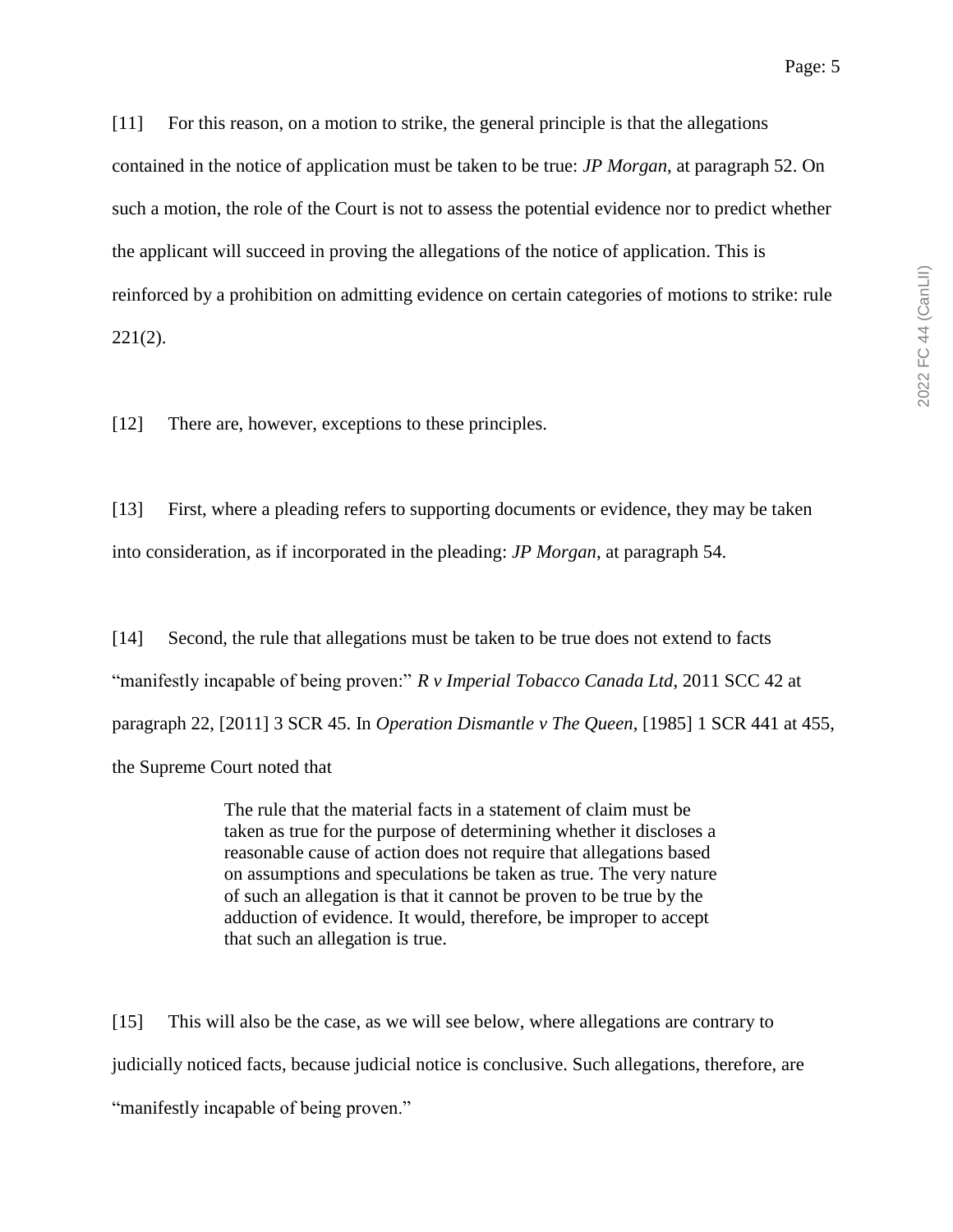#### III. No Possibility of Success

[16] I accept the Attorney General's invitation to take judicial notice of the existence of the SARS-CoV-2 virus, which causes COVID-19. To explain why, I must begin by outlining the contours of the concept of judicial notice. I then show that the existence of the SARS-CoV-2 virus is beyond reasonable debate and that Mr. Khodeir's submissions to the contrary are without merit.

#### A. *Judicial Notice*

#### (1) Definition and Purpose

[17] Courts make decisions based on evidence brought in each particular case. Some facts, however, are so obvious that courts assume their existence and no evidence of them is required. This is called judicial notice: Jean-Claude Royer, *La preuve civile* (6th ed by Catherine Piché, Cowansville, Yvon Blais, 2020) at paragraphs 139-147 [Piché, *La preuve*]; Léo Ducharme, *Précis de la preuve* (6<sup>th</sup> ed, Montreal, Wilson & Lafleur, 2005) at paragraphs 74-92 [Ducharme, *Précis*]; Sidney N Lederman, Alan W Bryant and Michelle K Fuerst, *Sopinka, Lederman and Bryant: The Law of Evidence in Canada* (5<sup>th</sup> ed, Toronto, LexisNexis Canada, 2018) at paragraphs 19.16-19.63 [Sopinka, *Law of Evidence*]; David M Paciocco, Palma Paciocco and Lee Stuesser, *The Law of Evidence* (8<sup>th</sup> ed, Toronto, Irwin Law, 2020) at 573-583 [Paciocco and Stuesser, *Law of Evidence*].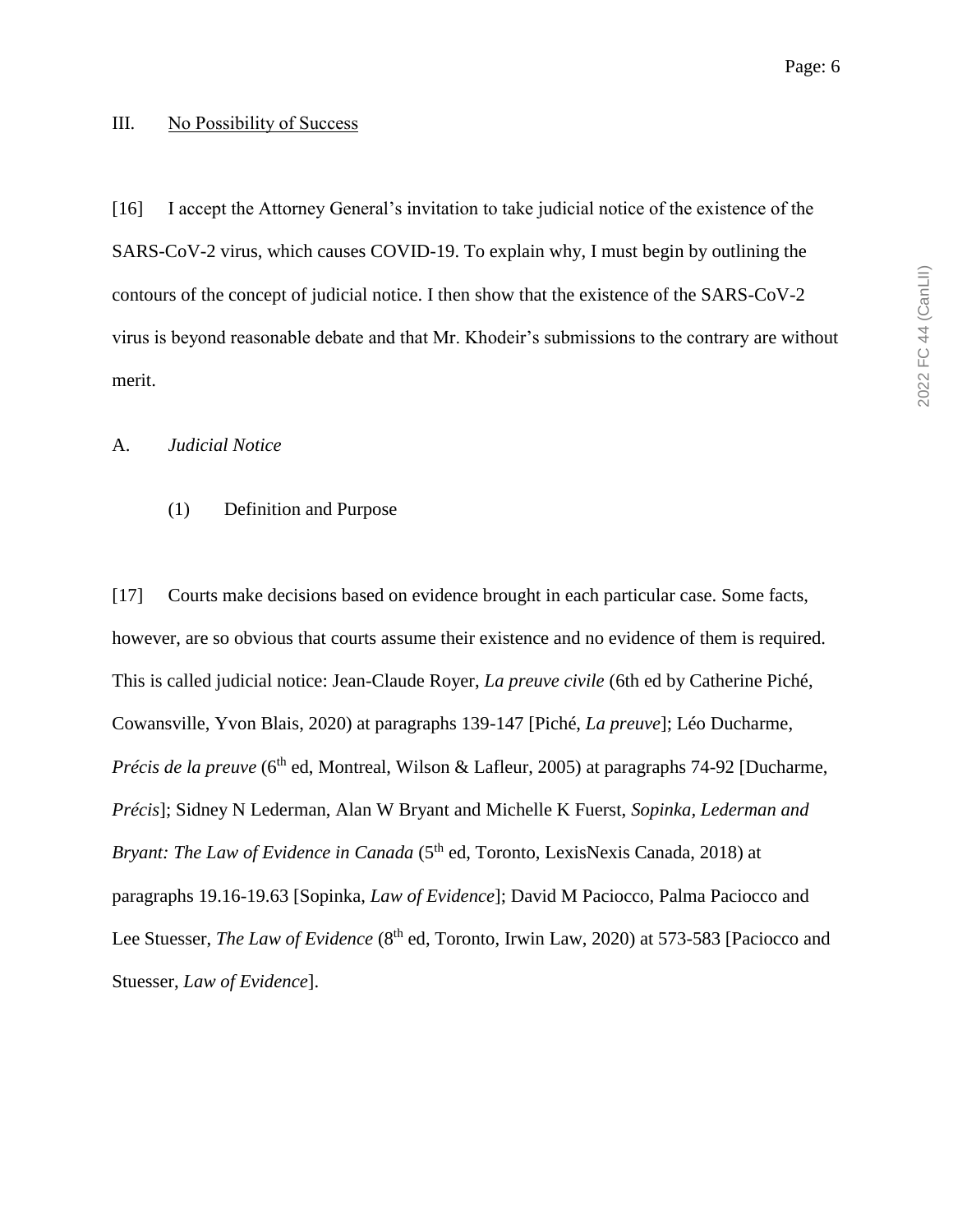# [18] The Supreme Court of Canada provided the following definition and test for judicial notice in *R v Find*, 2001 SCC 32 at paragraph 48, [2001] 1 SCR 863 [*Find*]:

Judicial notice dispenses with the need for proof of facts that are clearly uncontroversial or beyond reasonable dispute. Facts judicially noticed are not proved by evidence under oath. Nor are they tested by cross-examination. Therefore, the threshold for judicial notice is strict: a court may properly take judicial notice of facts that are either: (1) so notorious or generally accepted as not to be the subject of debate among reasonable persons; or (2) capable of immediate and accurate demonstration by resort to readily accessible sources of indisputable accuracy […].

[19] While the above comments were made in the context of a criminal case, similar principles apply in Quebec civil law. Civil law principles are relevant in the present case because Mr. Khodeir's application was filed at the Montreal registry office, and this Court must apply the laws of evidence in force in the province where the application was filed: *Canada Evidence Act*, RSC 1985, c C-5, s 40. The following provisions of the *Civil Code of Québec* deal with judicial notice:

| 2806. No proof is required of<br>a matter of which judicial<br>notice shall be taken.                                                | 2806. Nul n'est tenu de<br>prouver ce dont le tribunal est<br>tenu de prendre connaissance<br>d'office.                                         |
|--------------------------------------------------------------------------------------------------------------------------------------|-------------------------------------------------------------------------------------------------------------------------------------------------|
| <b>2808.</b> Judicial notice shall be<br>taken of any fact that is so<br>generally known that it cannot<br>reasonably be questioned. | 2808. Le tribunal doit prendre<br>connaissance d'office de tout<br>fait dont la notoriété rend<br>l'existence raisonnablement<br>incontestable. |

[20] Judicial notice performs several functions: Danielle Pinard, "La notion traditionnelle de connaissance d'office des faits" (1997) 31 RJT 87 [Pinard, "La notion"]. It fosters efficiency, by ensuring that the bringing of evidence of obvious facts does not bog down the judicial process. It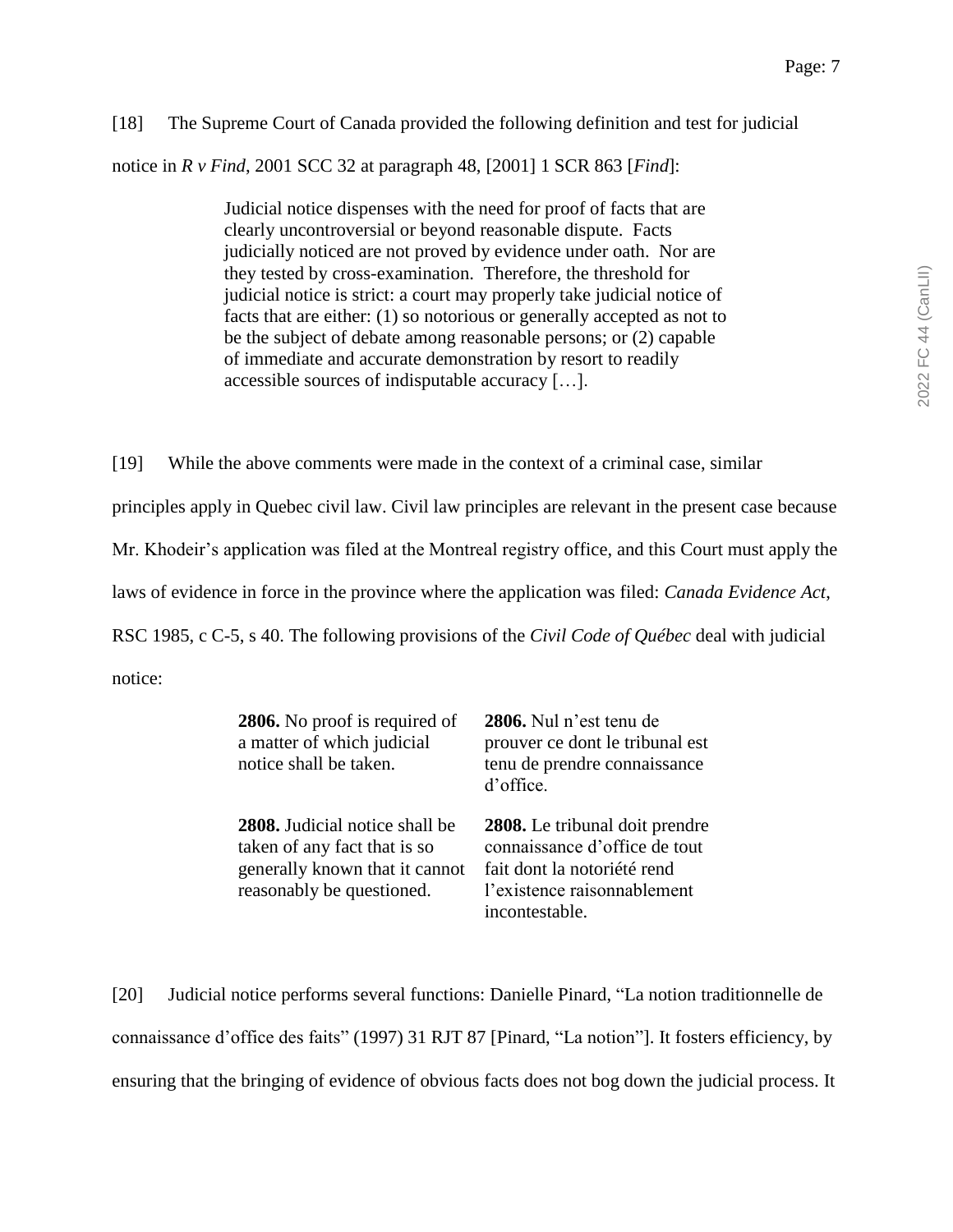also promotes public confidence in the administration of justice. Courts would not be trusted if they required litigants to go to the expense of proving notorious facts or if they reached conclusions that are contrary to what is considered beyond reasonable dispute. The Supreme Court of Canada summarized this in *Newfoundland (Treasury Board) v NAPE*, 2004 SCC 66 at paragraph 57, [2004] 3 SCR 381:

> The purpose of judicial notice is not only to dispense with unnecessary proof but to avoid a situation where a court, on the evidence, reaches a factual conclusion which contradicts "readily accessible sources of indisputable accuracy", and which would therefore bring into question the accuracy of the court's own factfinding processes. A finding on the evidence led by the parties, for example, that the Newfoundland deficit in 1988 was \$5 million whereas anyone could ascertain from the public accounts that it was \$120 million would create a serious anomaly.

(2) Scope

[21] Thus, whether the matter is envisaged from the perspective of common law or civil law, judicial notice is taken of facts that are beyond reasonable dispute. A conclusion that a fact is beyond reasonable dispute may be based on a finding that the fact is notorious or on verifications in "sources of indisputable accuracy": *Find*, at paragraph 48.

[22] The category of notorious facts includes everyday facts that anyone can personally ascertain. For example, judicial notice will be taken of the fact that when driving on St. Catherine Street in Montreal, one will cross Bleury, Jeanne-Mance and St. Urbain Streets in that order. If one is unaware of this, the consultation of a map will readily provide the answer; see, by way of analogy, *R v Krymowski*, 2005 SCC 7 at paragraph 22, [2005] 1 SCR 101.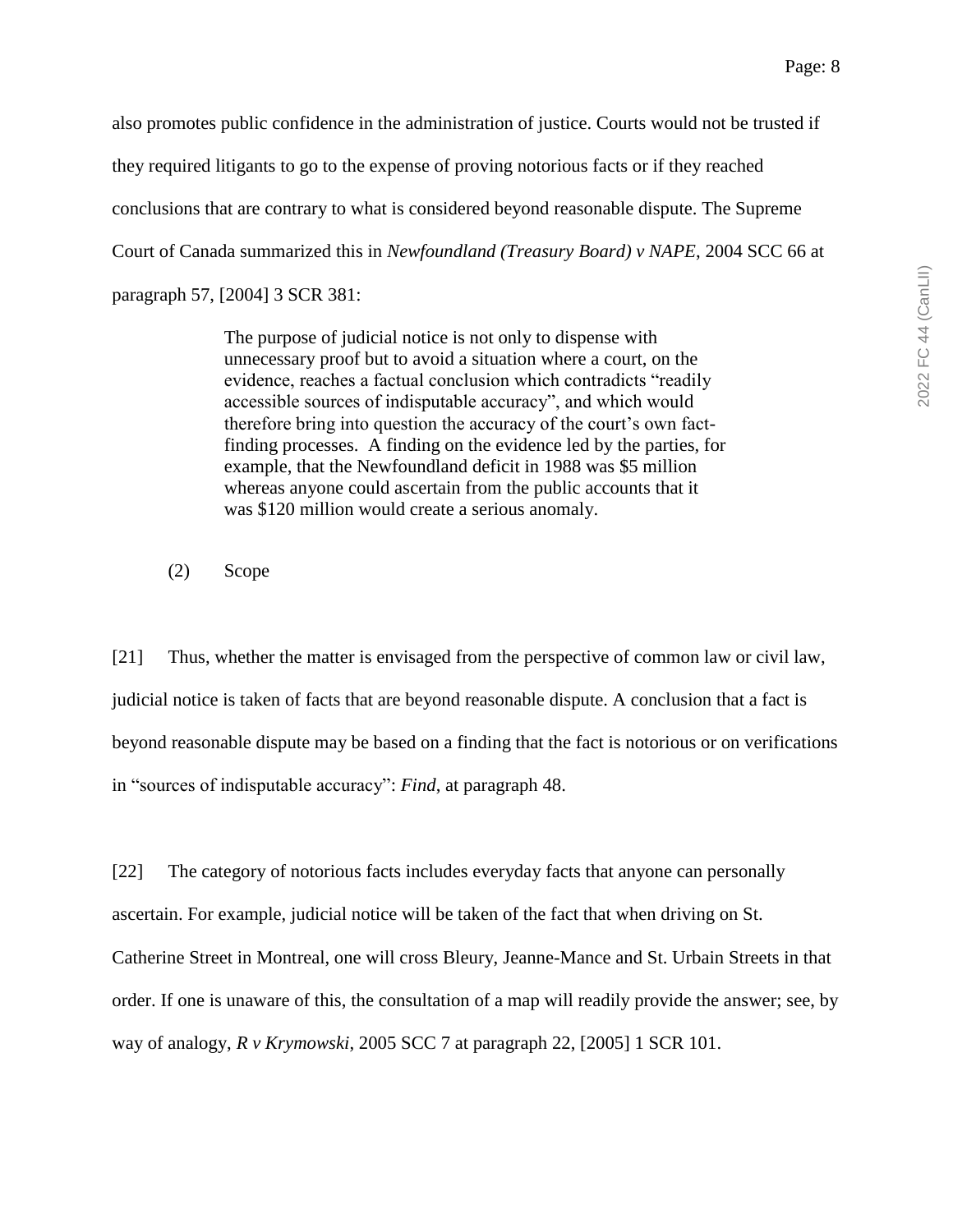[23] Facts may be notorious even where the decision-maker cannot ascertain them personally. For example, in *R v Khawaja*, 2012 SCC 69 at paragraph 99, [2012] 3 SCR 555 [*Khawaja*], the Supreme Court of Canada took judicial notice of the war in Afghanistan, even though it is highly unlikely that its members, like most Canadians, travelled there to witness the hostilities. The existence of the war is nevertheless notorious because over the years, trusted sources of information have repeatedly mentioned it. Thus, reasonable persons would not doubt that there was a war in that distant country.

[24] Based on the same logic, courts have taken judicial notice of facts of a technical or scientific nature. For example, in *Baie-Comeau (Ville de) c D'Astous*, [1992] RJQ 1483 at 1488 (CA) [*D'Astous*], the Quebec Court of Appeal noted that

#### [TRANSLATION]

… radar, as an instrument of detection and measurement, is covered by the concept of judicial notice. Its use in air and marine navigation is as widespread as that of the compass. Moreover, all North Americans know from experience that it is also used to measure the speed of motor vehicles. We learned, in high school or in college, that the basic principle of radar is the emission, by a device, of beams of electromagnetic rays that, when they are reflected by an obstacle, return to the emitter. Any dictionary or encyclopedia provides the reader with scientific details. What then was a military secret at the beginning of the last world war has today become an indisputable fact.

[25] Likewise, in *Telus Communications Inc v Vidéotron Ltée*, 2021 FC 1127 at paragraph 5 [*Telus*], I wrote, "Mobile phone technology requires the use of electromagnetic waves of various frequencies." The parties in that case did not bring any evidence regarding what electromagnetic waves are, how they were discovered or exactly how they can be received by a mobile phone.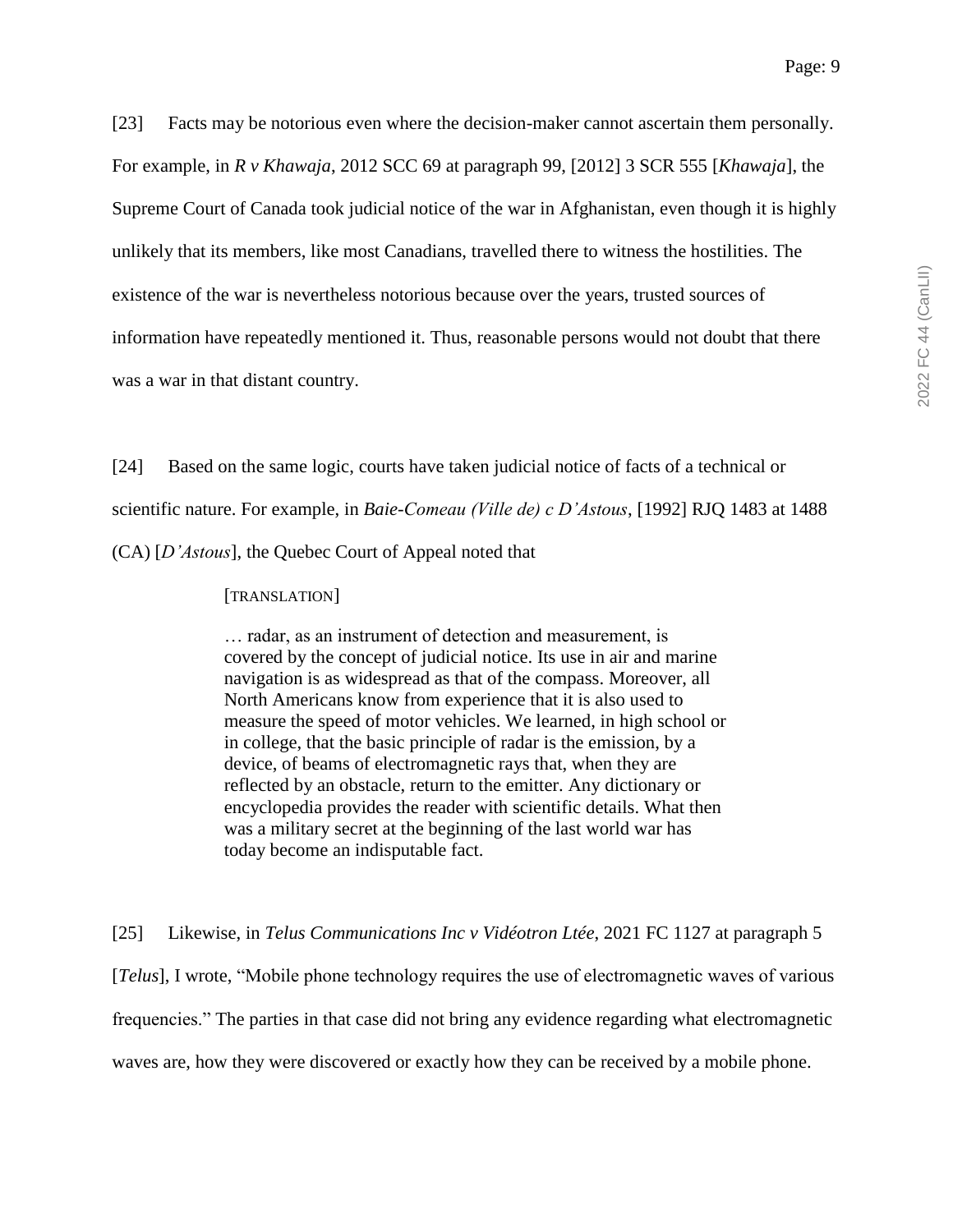Nonetheless, the fact that mobile phones use electromagnetic waves is notorious among the general public.

[26] Courts are nevertheless mindful that there is disagreement about some aspects of scientific knowledge. They are careful not to take judicial notice of matters on which science has not reached consensus or which are laden with value judgments: *R v Spence*, 2005 SCC 71 at paragraph 63, [2005] 3 SCR 458 [*Spence*]; *R v Mabior*, 2012 SCC 47 at paragraph 71, [2012] 2 SCR 584; *Quebec (Attorney General) v A*, 2013 SCC 5 at paragraphs 273-274, [2013] 1 SCR 61 [*Quebec v A*].

[27] Courts have also calibrated the test for judicial notice "according to the nature of the issue under consideration": *Spence*, at paragraph 60; see also Paciocco and Stuesser, *Law of Evidence*, at 576-581. They insist on stricter compliance with the above-mentioned test when the fact to be judicially noticed is central to the case: *R v Malmo-Levine*, 2003 SCC 74 at paragraph 28, [2013] 3 SCR 571; *Quebec v A*, at paragraph 274. This is because "the need for reliability and trustworthiness increases directly with the centrality of the 'fact' to the disposition of the controversy": *Spence*, at paragraph 65.

(3) Process and Consequences

[28] In many cases, judicial notice is an implicit process. For example, in the *Telus* case mentioned above, I did not explicitly state that I was taking judicial notice of the use of electromagnetic waves by mobile phones. The parties did not dispute the point and took it for granted.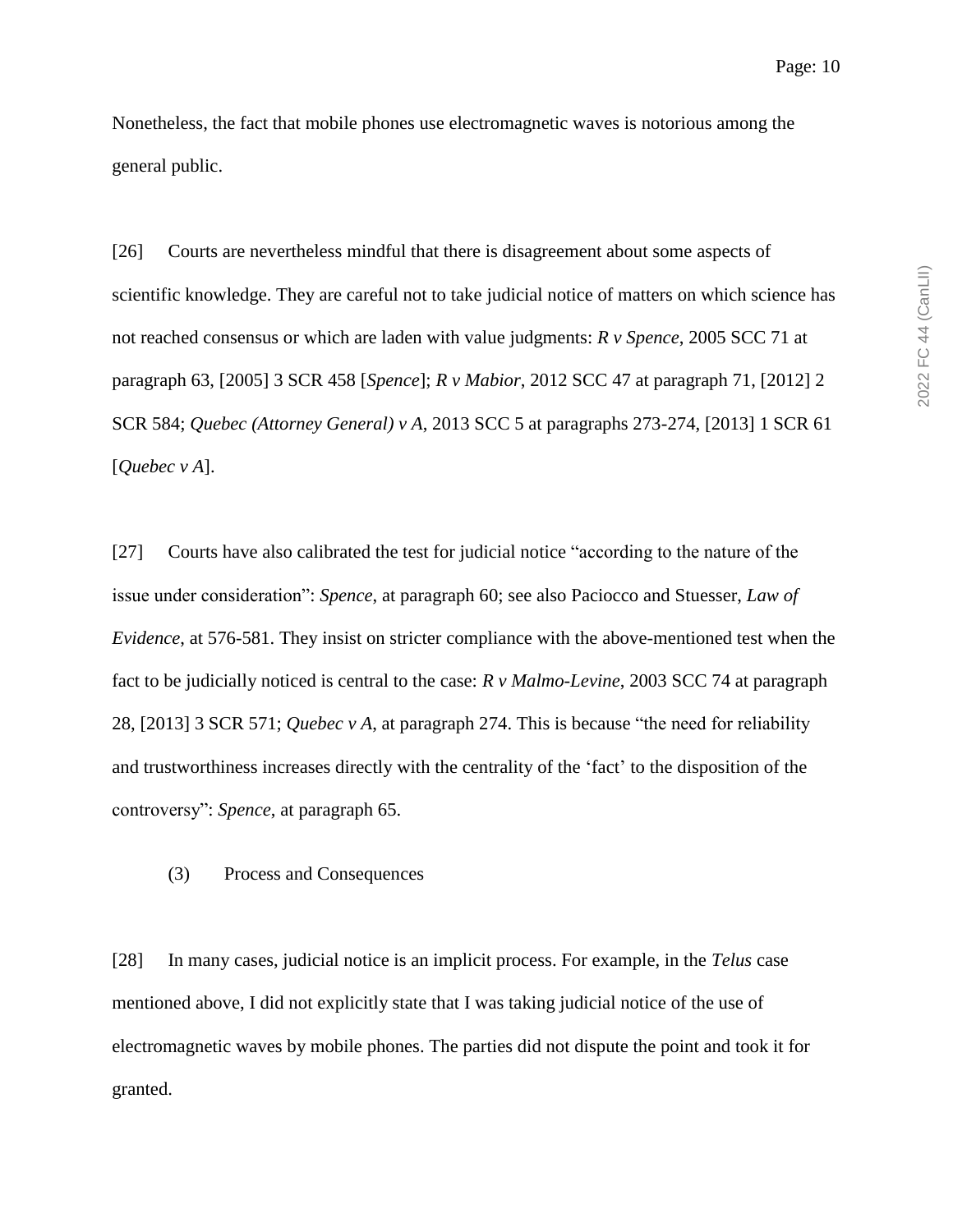[29] In other situations, the propriety of taking judicial notice will be debated. One party will argue that a particular fact is not beyond reasonable dispute and that the test for judicial notice is not met. When this happens, both parties may provide submissions and information to help the judge decide whether it is appropriate to take judicial notice.

[30] The effect of judicial notice has been the subject of academic debate. Some writers assert that judicial notice is a rebuttable presumption: Pinard, "La notion"; Piché, *La preuve*, at paragraph 146. According to that view, a party may attempt to prove a fact contrary to judicial notice. The weight of judicial opinion, however, is to the effect that judicial notice is conclusive: *D'Astous*, at 1487-1488; *R v Zundel* (1987), 35 DLR (4<sup>th</sup>) 338 at 391 (Ont CA), cited with approval in *Spence*, at paragraph 55; see also Paciocco and Stuesser, *Law of Evidence*, at 576; Ducharme, *Précis*, at paragraph 89; Sopinka, *Law of Evidence*, at paragraphs 19.57-19.60. Not only does judicial notice dispense with proof of a fact, it also forecloses an attempt to prove the contrary. As I mentioned above, allowing attempts to disprove what is beyond reasonable dispute would erode trust in the administration of justice.

[31] Those who assert that judicial notice should only be a rebuttable presumption are typically concerned with the fairness of the process. Judicial notice could be a vehicle for imposing commonly held stereotypes, which may in fact be wrong. This concern, however, does not arise where the propriety of taking judicial notice is the subject of adversarial debate. In such a case, the parties have a chance to show that the fact in question is not sufficiently notorious or beyond reasonable dispute to warrant judicial notice.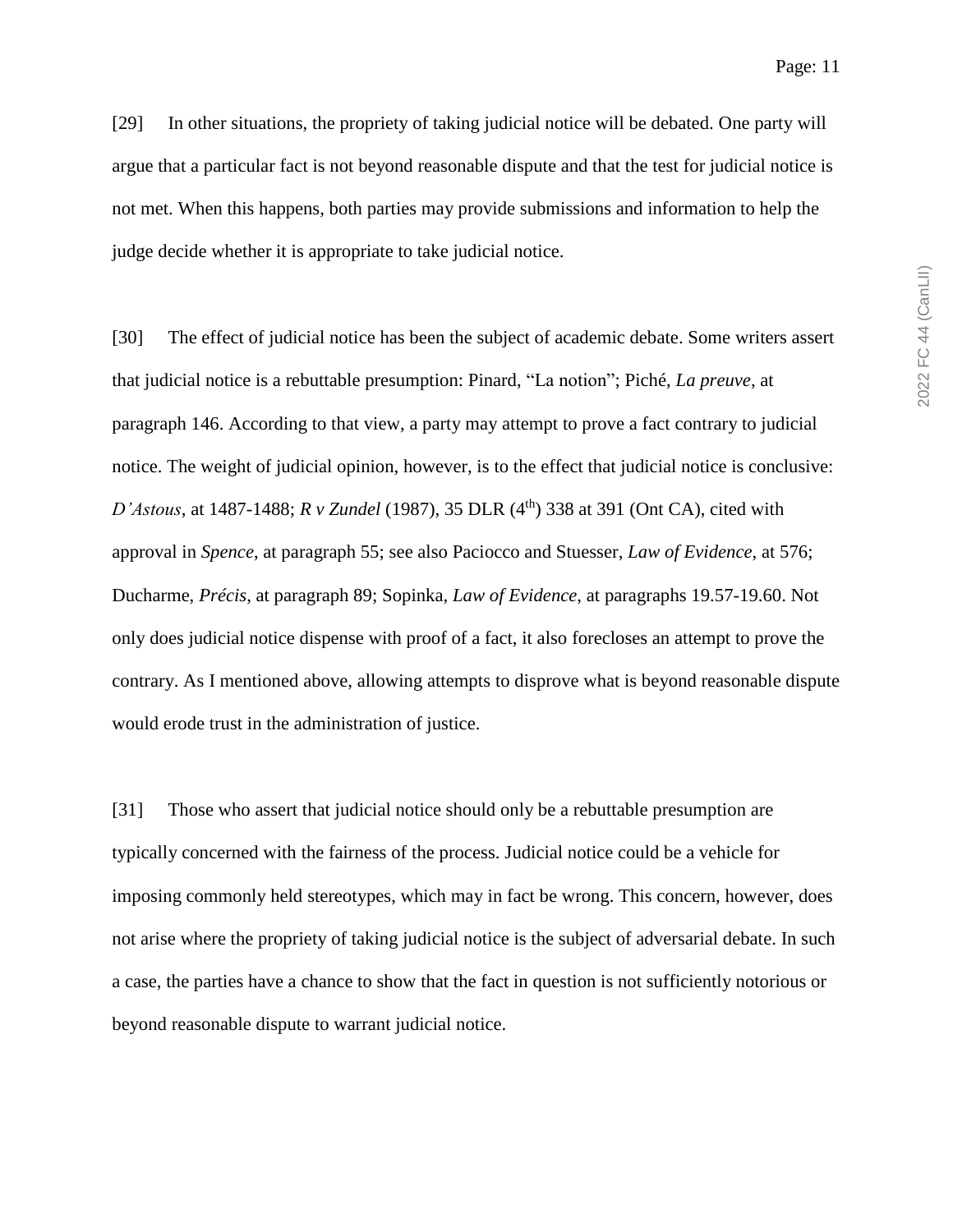[32] Having established the principles governing judicial notice, I can now turn to their application to the existence of the SARS-CoV-2 virus.

#### B. *Application to This Case*

[33] In my view, the existence of the SARS-CoV-2 virus is beyond reasonable dispute and is a matter of judicial notice. I reach this conclusion for three reasons, developed below: the existence of the virus is notorious; other courts have taken judicial notice of it; and Mr. Khodeir's assertions to the contrary do not withstand scrutiny.

[34] I am mindful that taking judicial notice of the existence of the virus is dispositive of Mr. Khodeir's application. In these circumstances, the bar is high for the Court to take judicial notice. Nevertheless, the test is clearly met in this case.

[35] I also wish to emphasize that the Attorney General is asking me to take judicial notice solely of a narrow and basic fact regarding the COVID-19 pandemic, namely, the existence of the virus causing the disease. Of course, knowledge about various aspects of COVID-19 continues to develop, and there is a lively debate about which public health measures are most appropriate to fight the pandemic. In this process, some facts beyond the mere existence of the virus may or may not be sufficiently indisputable or notorious to warrant judicial notice. I am not, however, called upon to set the outer boundaries of judicial notice in relation to the COVID-19 pandemic.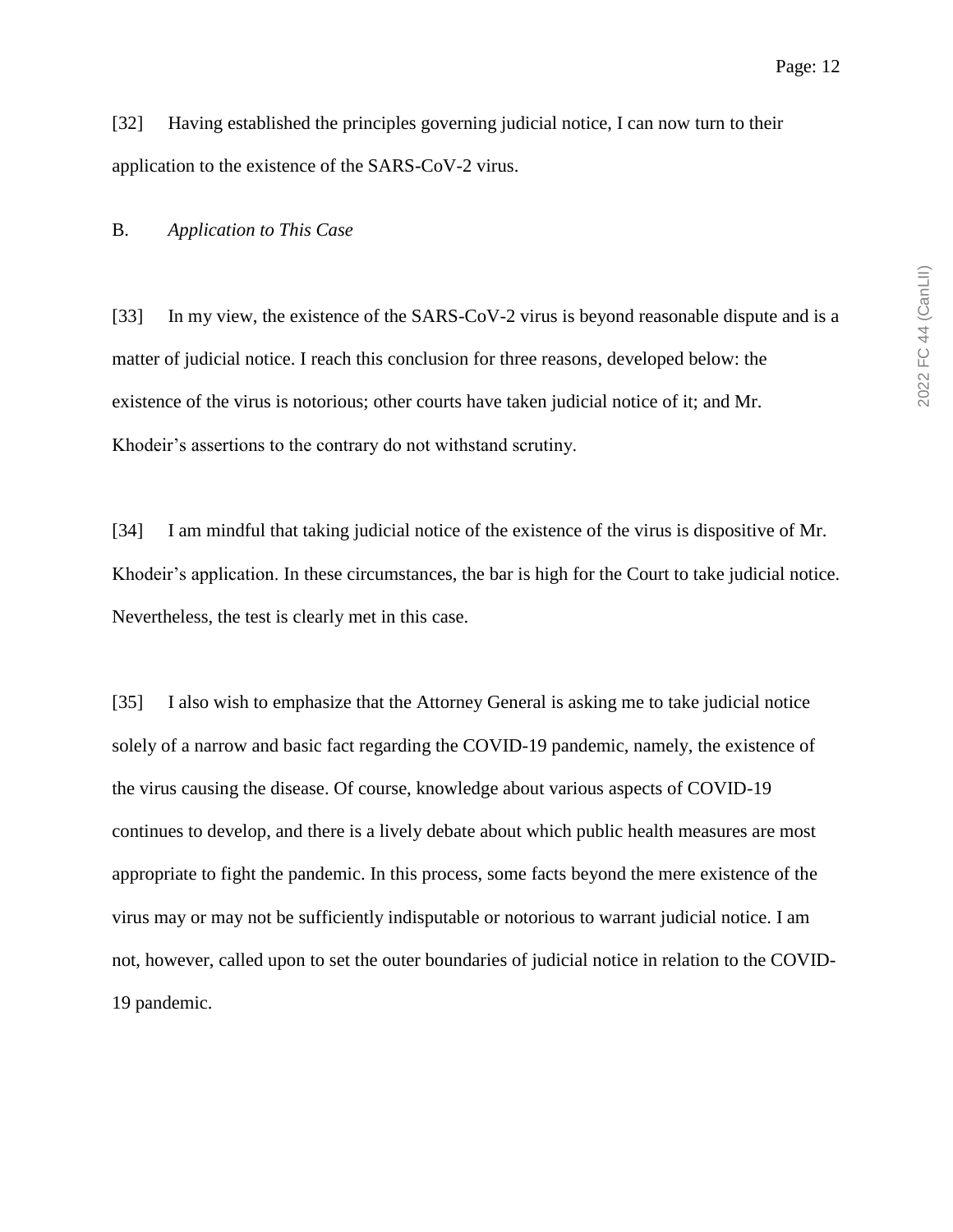#### (1) Notoriety

[36] Over the last two years, most people on this planet have been affected in various ways by the COVID-19 pandemic. It has become common knowledge that COVID-19 is caused by a virus called SARS-CoV-2. Numerous trusted sources of information have repeated this fact, to the point that it is now beyond reasonable dispute. There is a lack of debate on this issue in scientific circles.

[37] A fact, however, does not become indisputable by mere repetition. One must consider channels through which the information is conveyed, scrutinized and exposed to criticism, and the fact that these channels operate in a society based on freedom of discussion. This is particularly important in this case because, over the last two years, the COVID-19 pandemic and the public health measures deployed to fight it have been one of the most significant topics of public debate. Scientific knowledge about COVID-19 has developed under intense public scrutiny. The existence of the SARS-CoV-2 virus and the fact that it causes COVID-19 are at the root of the matter. As matters related to the pandemic have been debated so thoroughly, it is unimaginable that any actual scientific debate about these basic facts would have escaped public attention. Moreover, if there was any evidence incompatible with the existence of the virus, one would have expected Mr. Khodeir to provide it to the Court. As we will see later, he utterly failed in this regard.

[38] Like the war in Afghanistan in *Khawaja*, the existence of the virus is notorious even though people cannot see the virus themselves, and have to rely on knowledge from trusted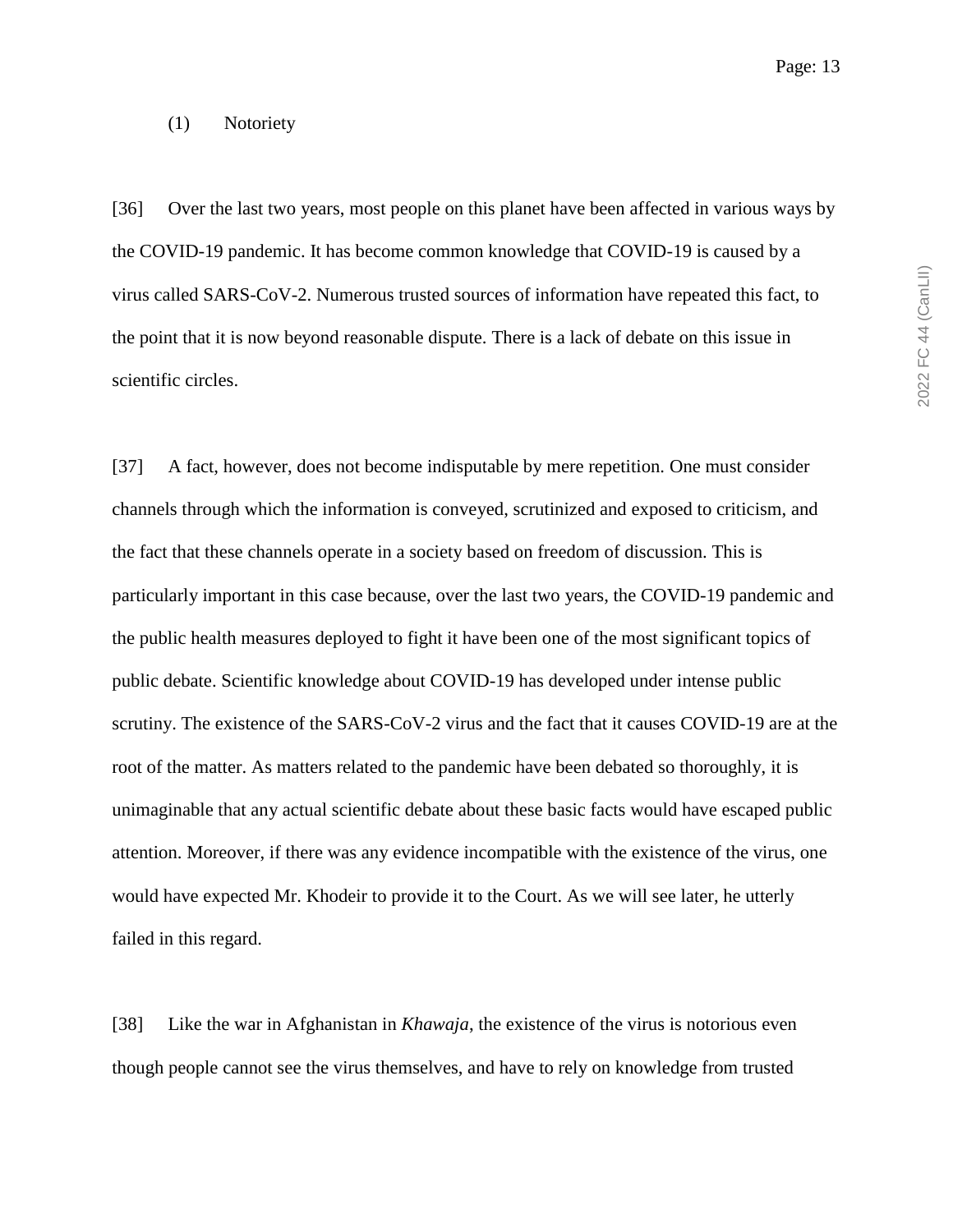2022 FC 44 (CanLII) 2022 FC 44 (CanLII)

sources. The average person's lack of precise understanding of the functioning of viruses or methods for their isolation does not prevent the fact that the SARS-CoV-2 virus is the cause of COVID-19 from becoming notorious among the general public. Like the radar in *D'Astous* or the mobile phone in *Telus*, courts can take notice of the basic aspects of scientific or technical phenomena, even though most people do not understand the minute details.

[39] As I find that the existence of SARS-CoV-2 and the fact that it causes COVID-19 are notorious, I need not decide whether they can also be ascertained by reference to sources of indisputable accuracy, nor attempt to set out what those sources would be.

(2) Precedent

[40] On numerous occasions since the beginning of the pandemic, courts in this country have noted the link between the SARS-CoV-2 virus and COVID-19. In a number of cases, expert evidence was adduced. In others, courts took notice of various aspects of the pandemic. These statements made in previous cases may contribute to a finding that judicial notice is warranted: *R v Williams*, [1998] 1 SCR 1128 at paragraph 54.

[41] In some cases, the virus is mentioned without debate. For example, in *Taylor v Newfoundland and Labrador*, 2020 NLSC 125 at paragraph 1, the court mentioned "the global impact of the SARS-CoV-2 virus, known more commonly by the infectious and potentially fatal disease it causes, COVID-19." Likewise, in *Spencer v Canada (Attorney General)*, 2021 FC 361 at paragraph 11, my colleague Justice William F. Pentney referred to "the SARS-CoV-2 virus – the virus that causes the potentially severe and life-threatening respiratory disease of COVID-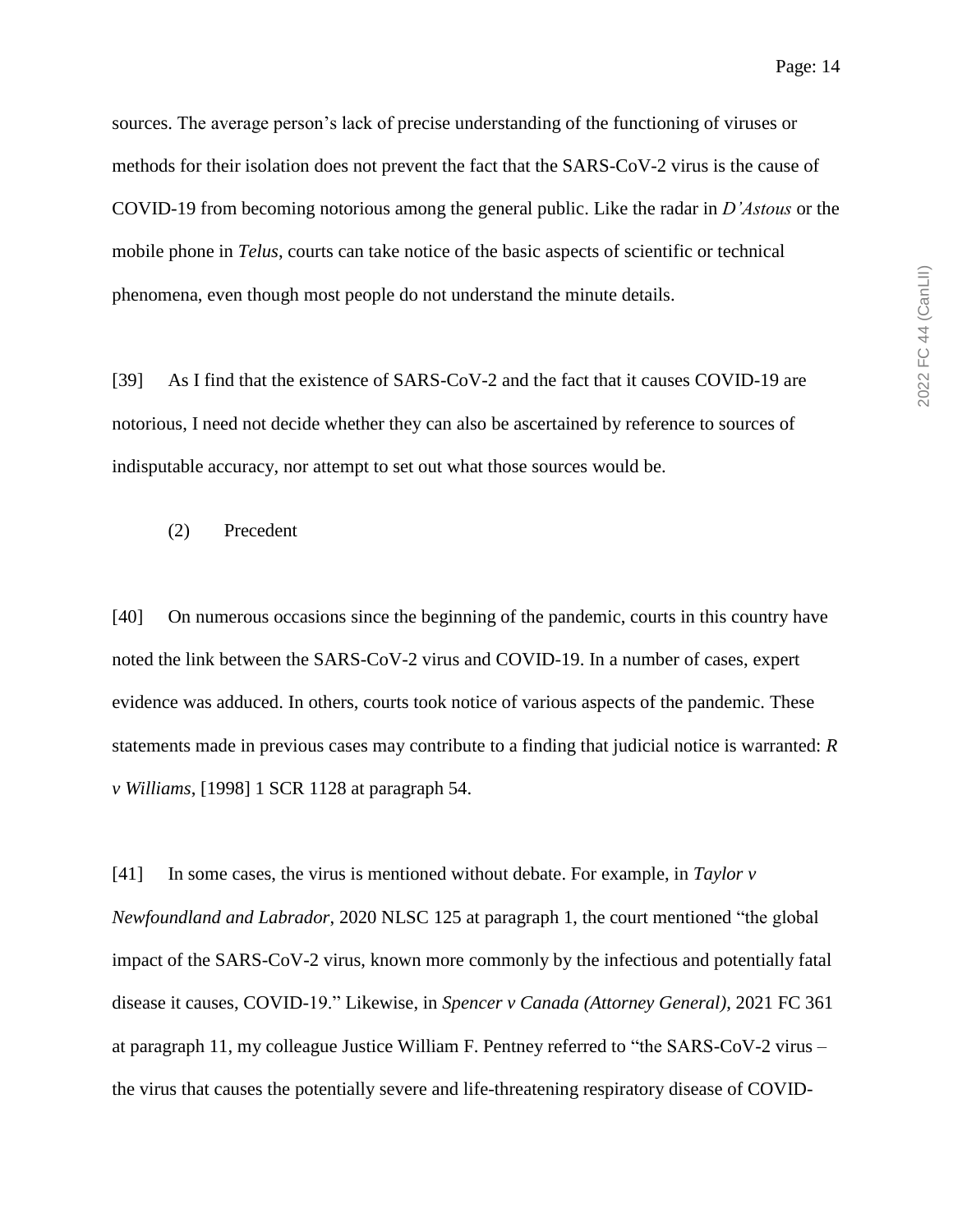19." See also *Gateway Bible Baptist Church v Manitoba*, 2021 MBQB 219 at paragraphs 53 and 61. In these cases, there does not appear to have been any controversy that SARS-CoV-2 causes COVID-19. It is true that the courts in these cases do not explicitly say whether they received evidence or are taking judicial notice, but the fact that they did not feel the need to make this explicit buttresses my finding that the existence of SARS-CoV-2 is a notorious fact.

[42] In other cases, courts have explicitly taken judicial notice of facts related to the COVID-19 pandemic, including the fact that COVID-19 is caused by the SARS-CoV-2 virus. Thus, in *R v Morgan*, 2020 ONCA 279 at paragraph 8, the Ontario Court of Appeal wrote:

> We do, however, believe that it falls within the accepted bounds of judicial notice for us to take into account the fact of the COVID-19 pandemic, its impact on Canadians generally, and the current state of medical knowledge of the virus, including its mode of transmission and recommended methods to avoid its transmission.

[43] Courts across the country have reached similar conclusions. In *Manzon v Carruthers*, 2020 ONSC 6511 at paragraph 18, the Ontario Superior Court of Justice took "judicial notice of the fact that COVID-19 is caused by SARS-CoV-2, a communicable and highly contagious virus." In *TRB v KWPB*, 2021 ABQB 997 at paragraph 12, the Alberta Court of Queen's Bench noted that

> Since early 2020, Canadians have been living in the midst of a global pandemic caused by the SARS-CoV-2 virus. I take judicial notice of this fact which is so notorious and indisputable as to not require proof.

[44] In *OMS v EJS*, 2021 SKQB 243 at paragraphs 112-114, the Saskatchewan Court of Queen's Bench did the same, although referring to the "COVID virus." See also *BTK v JNS*,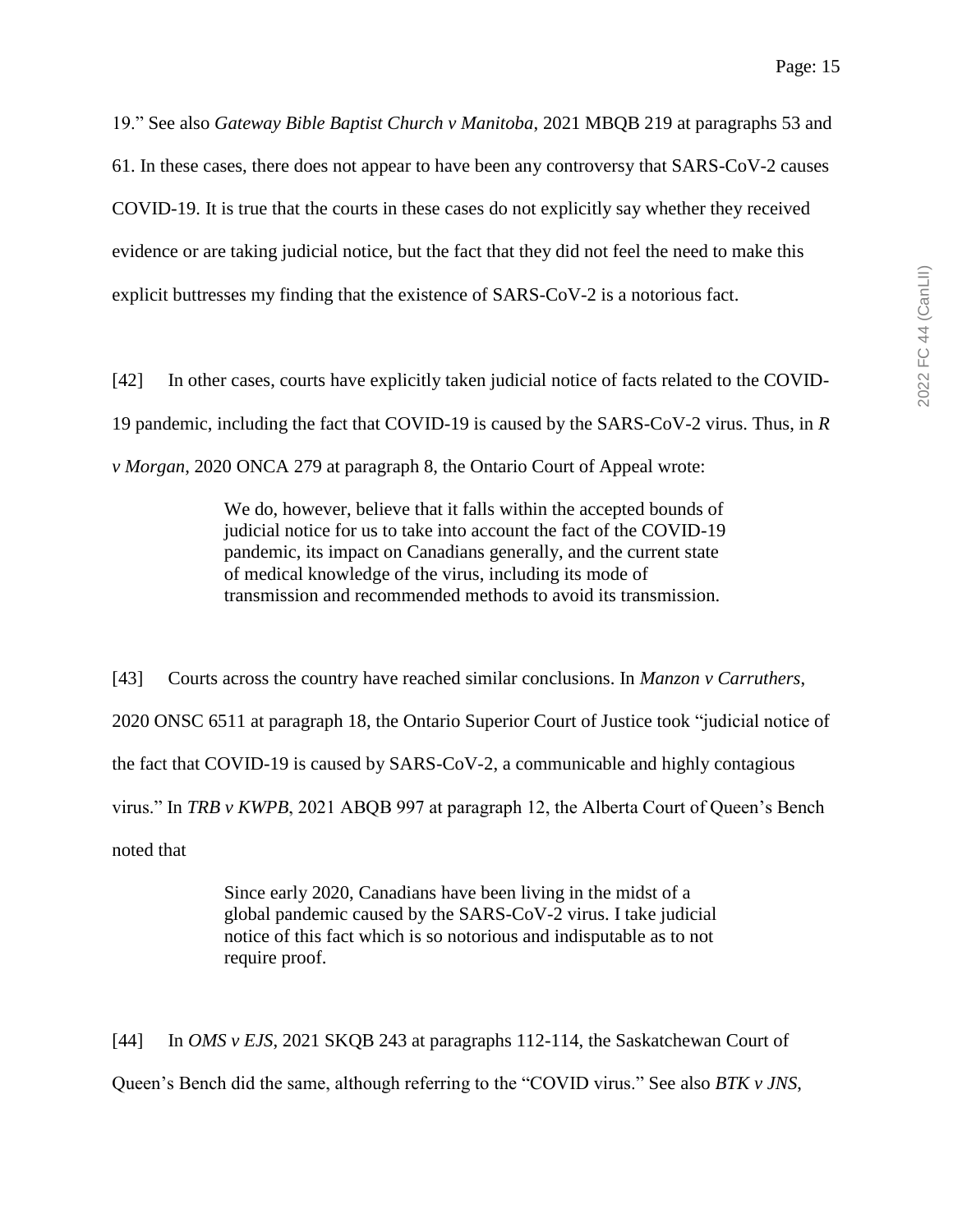2020 NBQB 136 at paragraphs 19-22; *R v Pruden*, 2021 ABPC 266 at paragraph 54; *Halton Condominium Corp No 77 v Mitrovic*, 2021 ONSC 2071 at paragraph 17.

[45] Thus, Canadian courts have taken judicial notice of the fact that COVID-19 is caused by the SARS-CoV-2 virus. While these cases are not, strictly speaking, binding on me, they are persuasive authority.

[46] In reviewing these cases, I also noted that there does not appear to be a single instance where a party challenged the existence of the SARS-CoV-2 virus or its link to COVID-19. Mr. Khodeir has not brought any such case to my attention. In fact, he asserts that the denial of the existence of the virus distinguishes his application from all others. The absence of any such challenge only reinforces my finding that the existence of the virus is beyond reasonable dispute.

(3) Mr. Khodeir's Evidence

[47] In response to the Attorney General's motion to strike, Mr. Khodeir brought evidence. While evidence is usually not admissible on a motion to strike, Mr. Khodeir explicitly referred to this evidence in his amended notice of application. Moreover, when arguing about whether it is proper to take judicial notice, parties are entitled to provide the Court with information or evidence showing that the fact in question is or is not beyond reasonable dispute. The Attorney General did not object to the admission of the evidence tendered by Mr. Khodeir. In fact, Mr. Khodeir stated that, in response to the motion to strike, he provided the Court with all the evidence and submissions he intended to file on the merits. I will therefore analyze this evidence to see if it affects my conclusion that the existence of the virus is beyond reasonable dispute.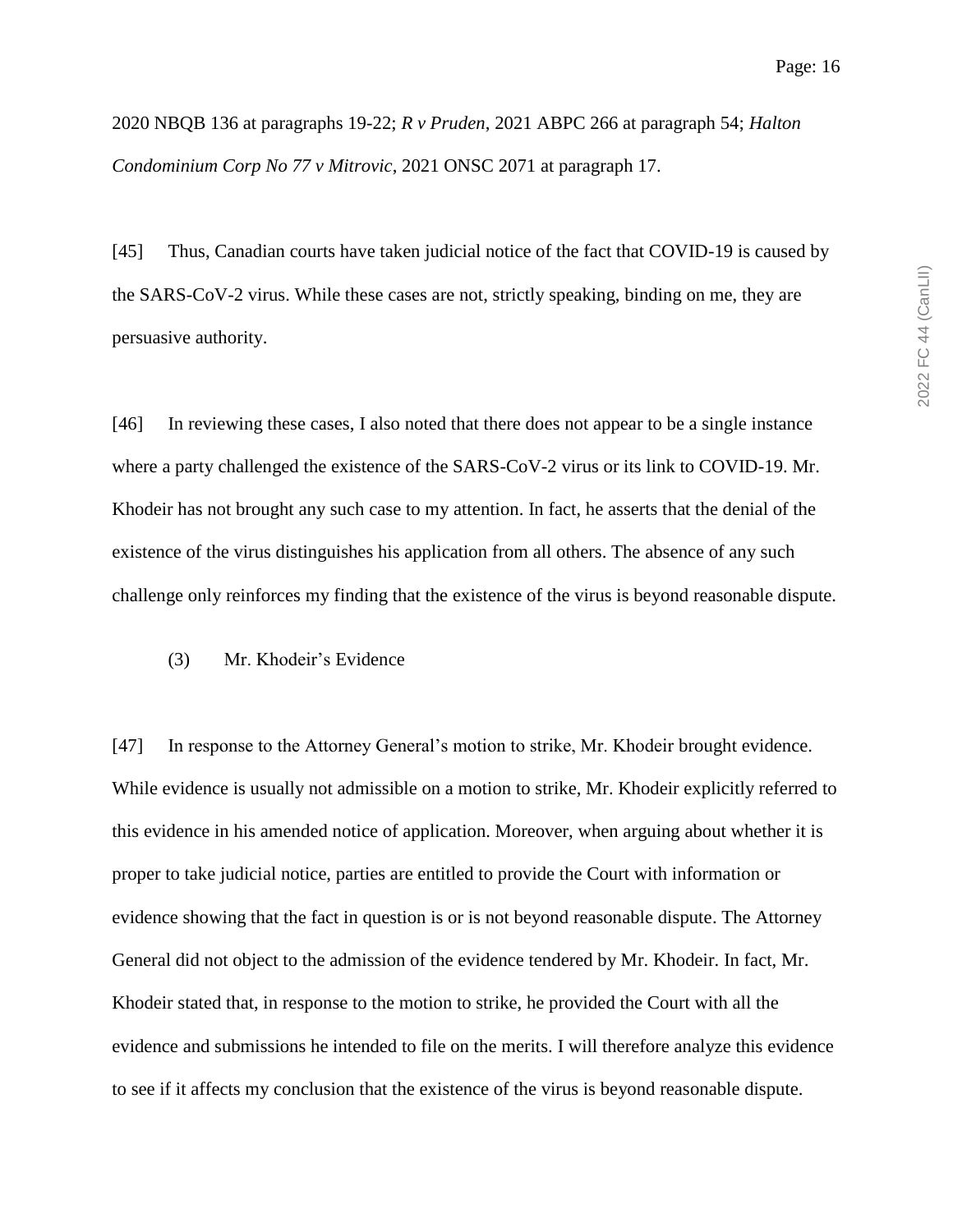[48] Mr. Khodeir first provides an affidavit from Dr. Daniel Yoshio Nagase, an emergency physician. At Mr. Khodeir's request, Dr. Nagase studied two documents, excerpts of which are appended to the affidavit.

[49] The first is an article by Drosten and others published on January 23, 2020, in Euro Surveillance, which appears to be a scientific journal. It proposes a diagnostic methodology for identifying the SARS-CoV-2 virus, using a technique known as the PCR test. The paper was published merely two weeks after Chinese authorities published the genome sequence of the virus in various public databases.

[50] The second document appended to Dr. Nagase's affidavit purports to be a review report of the Drosten paper, dated November 2020. Its authors assert that there are major flaws in the Drosten paper and request the Euro Surveillance journal to retract it. Only short excerpts of the report are provided, which describe only one alleged flaw: the fact that the Drosten paper is based on a computerized model of the virus, instead of the actual virus. The authors also note that ten months after the initial publication, Drosten and his colleagues have not validated their methodology using the actual virus. Dr. Nagase does not say whether the review report was accepted for publication anywhere, nor whether the Drosten paper was retracted as a result.

[51] Dr. Nagase concludes his short summary of the two documents by the following sentence: "Perhaps, Drosten could not update the Protocol because SARS-CoV2 did not really exist in nature but in a computer file." I attach no value whatsoever to this statement. It does not follow logically from what precedes it. It is pure speculation, not fact. There is absolutely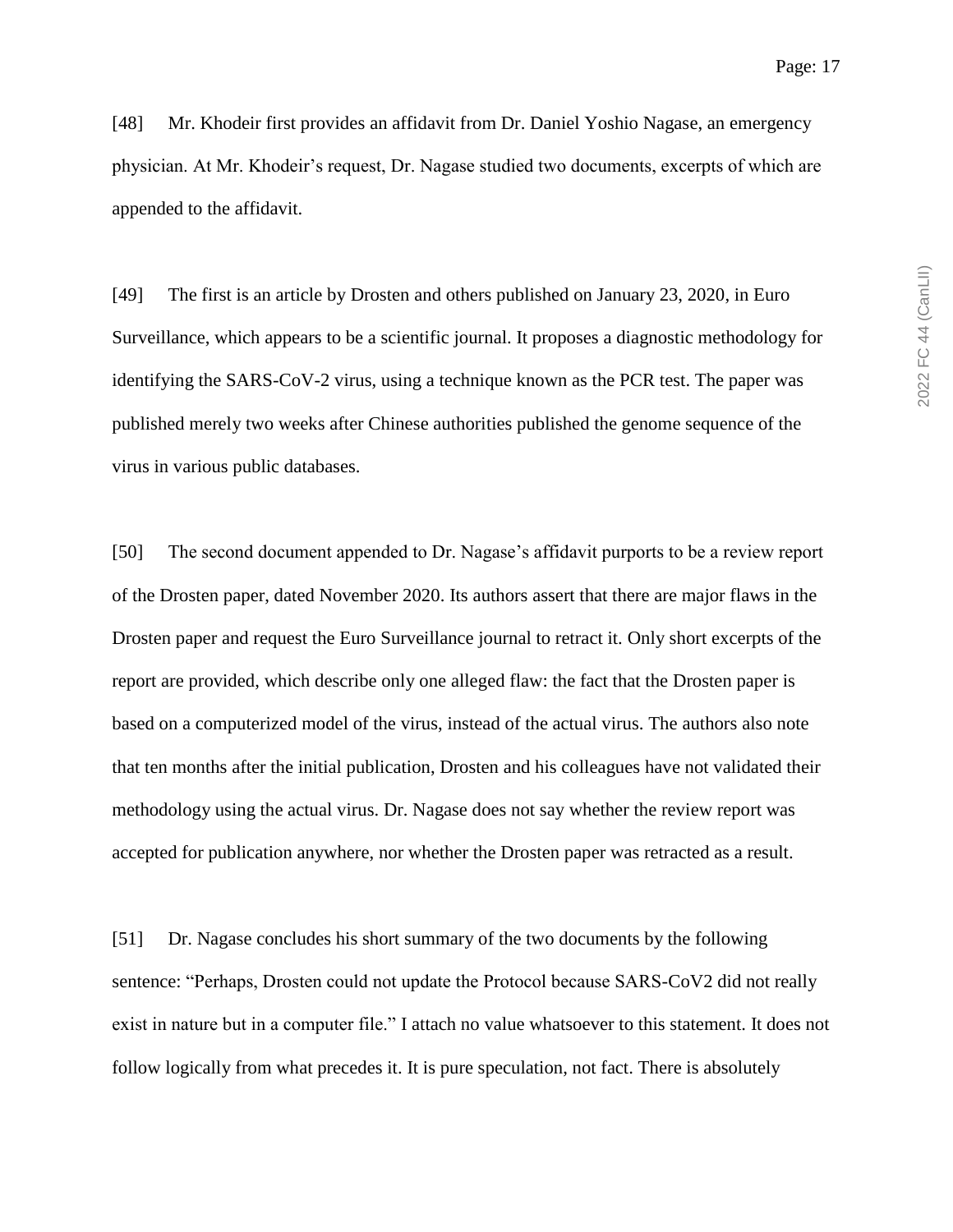Page: 18

nothing in the documents Dr. Nagase refers to suggesting that SARS-CoV-2 does not exist. Dr. Nagase himself carefully refrains from drawing a firm conclusion in this regard, by using the word "perhaps." In his amended notice of application, Mr. Khodeir misrepresents Dr. Nagase's evidence when saying that he concluded that SARS-CoV-2 "was never proven to exist." Dr. Nagase did not state such a conclusion and provides no facts that could support it.

[52] Moreover, if Dr. Nagase's affidavit is intended to provide an overview of current knowledge regarding the SARS-CoV-2 virus, or even the narrower issue of the validity of the PCR tests, it is sorely lacking. Dr. Nagase merely highlights a November 2020 critique of a paper written in January 2020, at the very beginning of the pandemic. He does not provide any up-to-date information regarding the validation of PCR tests, even if he signed his affidavit a year later. He does not conduct his own search of the literature and does not offer any fulsome literature review. Rather, he confines himself to the two papers to which Mr. Khodeir drew his attention. If Dr. Nagase is intended to be an expert witness, the selective comparison he undertakes and the extremely narrow range of information he provides are fundamentally at odds with the neutrality expected of experts.

[53] Mr. Khodeir also filed an affidavit from Ms. Christine Massey, who describes herself as a biostatistician and purports to testify as an expert, although we know little about her qualifications. Ms. Massey states that she has made access to information requests to 25 "Canadian health and science institutions," asking for

> all studies or reports in the possession, custody or control of each institution that describe the isolation/purification of SARS-CoV2 directly from a sample taken from a diseased human where the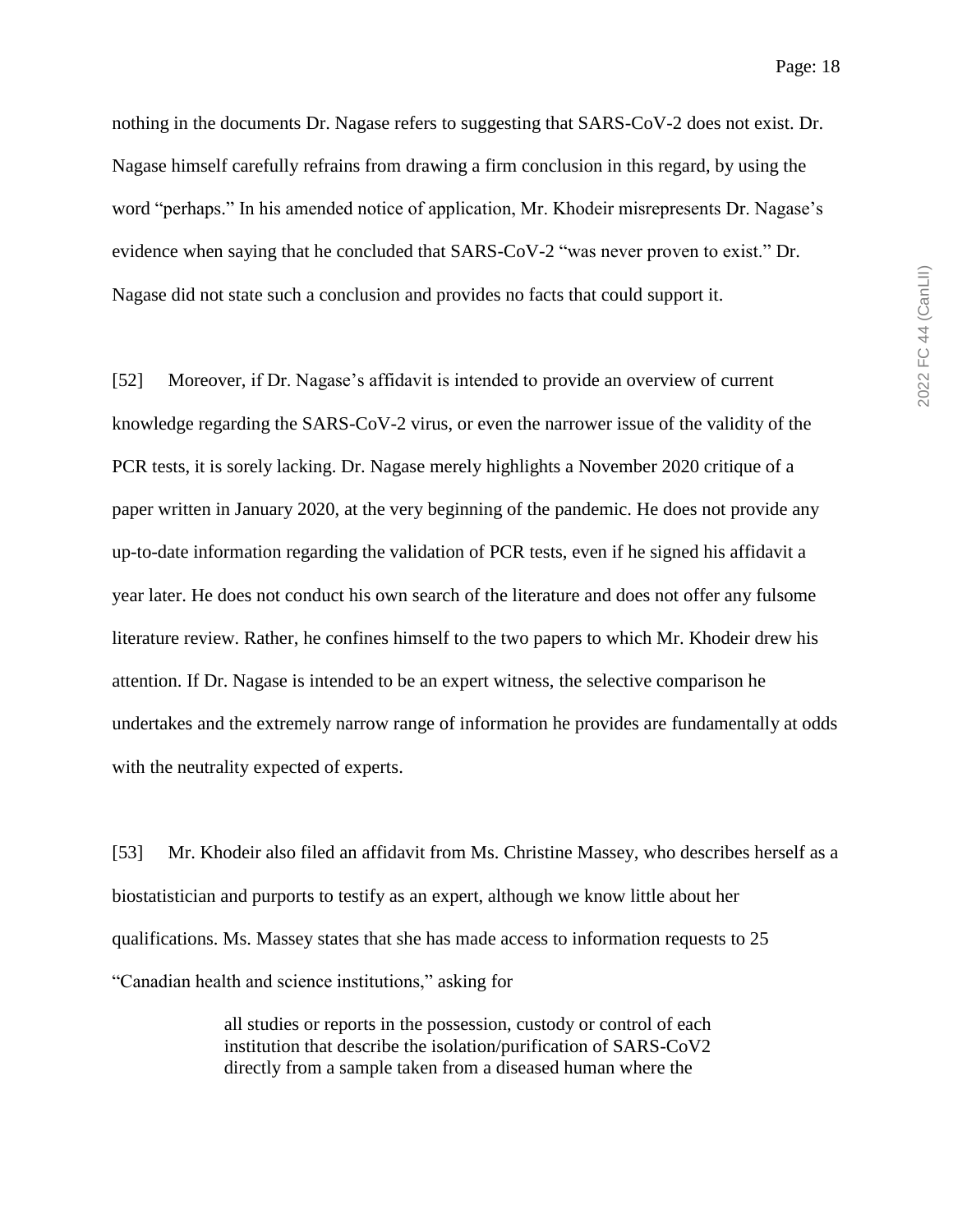Page: 19

patient sample was not first combined with any other source of genetic material.

[54] Ms. Massey states that other persons in various countries made similar requests and forwarded the responses to her. She observes that none of the 138 institutions to whom a request was made was able to provide such records.

[55] I am unable to draw any material conclusions from Ms. Massey's affidavit. The institutions to whom requests were made are not identified. One does not know if they can reasonably be expected to possess the studies or reports in question. I am also not in a position to assess the relevance of the restrictions contained in the description of the records sought. Thus, I do not know whether Ms. Massey's requests were designed for failure or, if not, what to infer from the negative responses.

[56] What is also striking is that Ms. Massey does not herself attempt to draw any conclusions from the results of her access to information requests. Again, Mr. Khodeir's reliance upon her evidence to state that SARS-CoV-2 "was never proven to exist" is a misrepresentation. She says nothing of this kind. In truth, she states no fact that contradicts the existence of SARS-CoV-2.

[57] Lastly, Mr. Khodeir filed his own affidavit. In addition to information about COVID-19 vaccines, he appends an affidavit sworn by Dr. Celia Lourenco of Health Canada in other proceedings in which the validity of the Policy is being challenged. He notes that Dr. Lourenco "cited 18 times SARS-CoV2 but never once referenced a single document which proves its existence." Again, nothing logically flows from this. The existence of SARS-CoV-2 was not an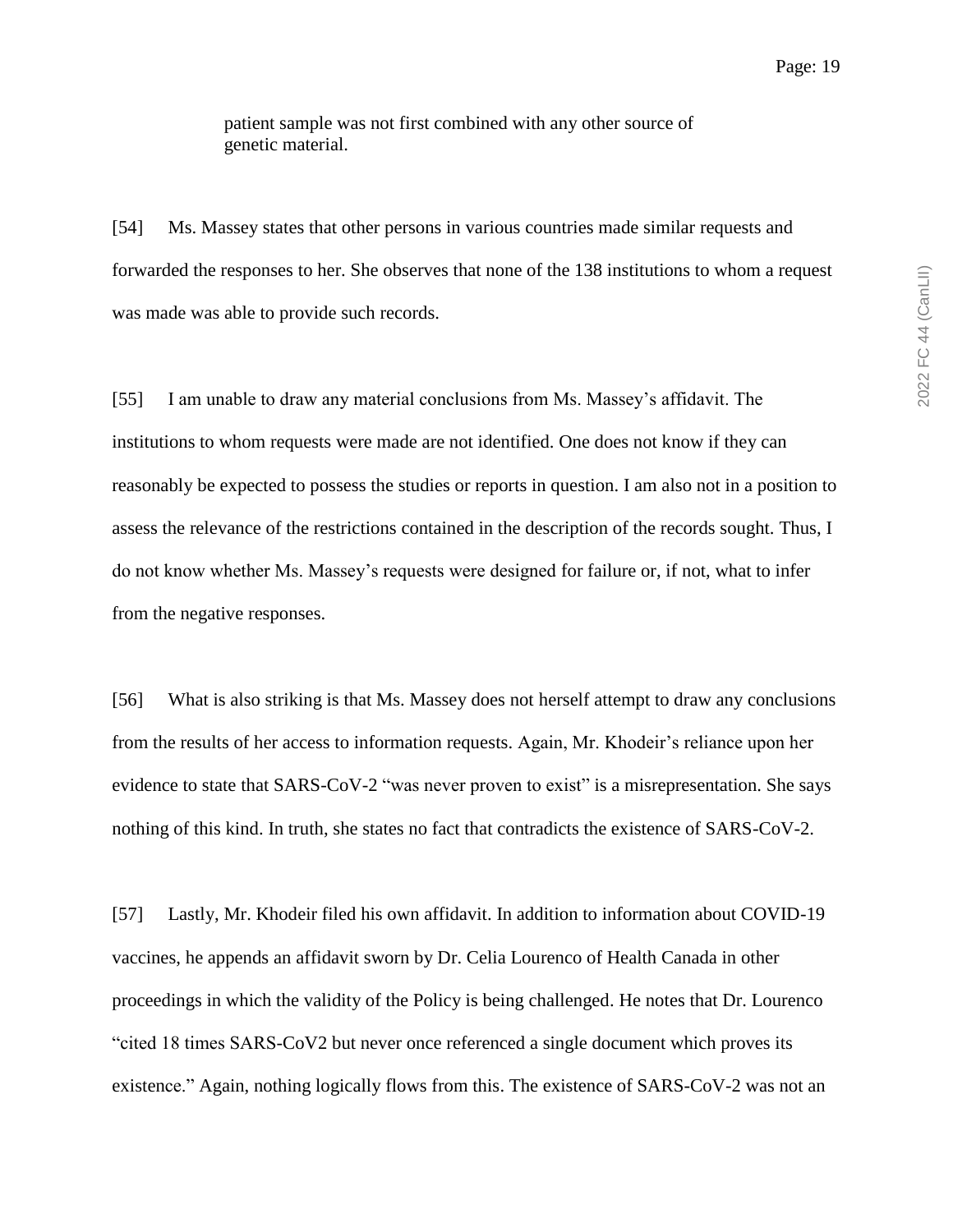issue in these other proceedings, so Dr. Lourenco was not required to provide documents on this topic.

[58] Thus, Mr. Khodeir's evidence does not erode the notoriety of the existence of the SARS-CoV-2 virus in any way. What Mr. Khodeir does, with the assistance of his so-called experts, is to look for evidence of the existence of the virus in discrete and narrow places and, finding none, to ask the Court to infer its inexistence. This is irrational: the conclusion simply does not flow from the premise. The absence of evidence in one place does not mean that the evidence does not exist elsewhere and tells nothing about the fact in dispute.

[59] One should not be fooled by Mr. Khodeir's reliance on so-called experts and scientific literature. His affiants have not been qualified as experts and the information they provide in their affidavits does not allow me to consider them as such. The selective citation of a few elements from the scientific literature does not confer scientific value on Mr. Khodeir's contentions.

[60] In fact, Mr. Khodeir's arguments amount to this. He first raises suspicions by alleging that a crucial piece of information is missing, without, however, conducting a thorough search for that information. He then alludes to an explanation that runs against what has become notorious knowledge, without providing any positive evidence of that explanation. Finally, he jumps to the conclusion that the suggested explanation is true and uses it as a factual basis for his application for judicial review.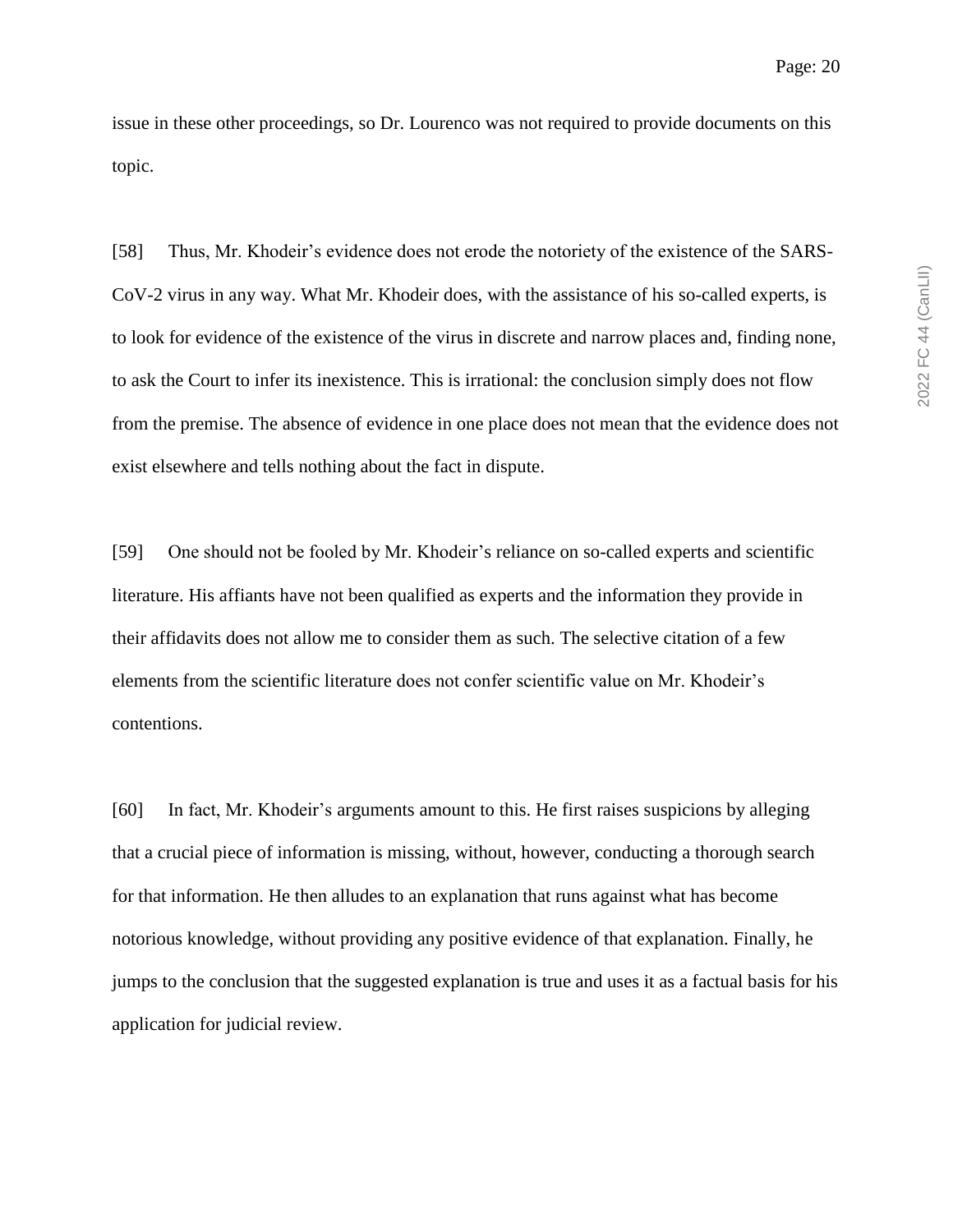Page: 21

[61] Such a process has no probative value, scientific or otherwise. Reasonable persons do not recognize this as establishing the veracity of an alleged fact. Put simply, the layering of affidavits from so-called experts and selected documents of dubious scientific value cannot make up for Mr. Khodeir's failure to bring a single fact that contradicts the existence of the SARS-CoV-2 virus.

#### (4) Summary

[62] In summary, the fact that COVID-19 is caused by a virus called SARS-CoV-2 is so notorious that it is beyond reasonable dispute. Like many other judges across Canada, I am taking judicial notice of this fact. Despite having had the opportunity to present evidence and submissions, Mr. Khodeir failed to put forward any cogent reason for concluding otherwise.

[63] Thus, if Mr. Khodeir's application were allowed to proceed, he would be precluded from attempting to prove that SARS-CoV-2 does not exist, as this would be contrary to a judicially noticed fact. Yet, this allegation is the premise of his whole application. It is the "lynchpin holding the elements of the Application together": *Valero*, at paragraph 29. Mr. Khodeir would be unable to prove this central allegation, although he would have the burden of doing so: *Canada (Minister of Citizenship and Immigration) v Vavilov*, 2019 SCC 65 at paragraph 100. His application would be bound to fail or "bereft of any possibility of success," to borrow the language of the Federal Court of Appeal in *David Bull Laboratories*. It must be struck at this preliminary stage.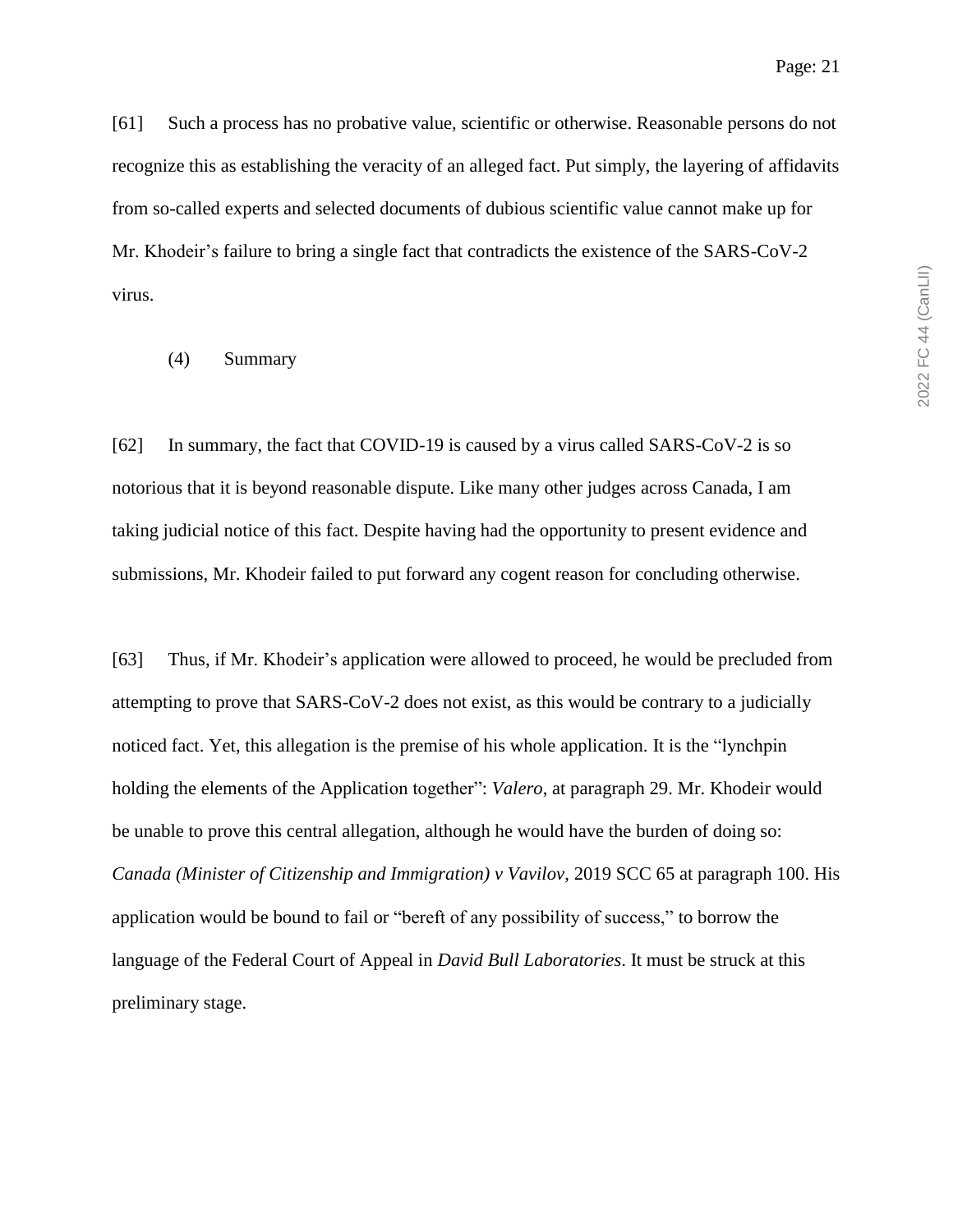[64] In his submissions, Mr. Khodeir compares himself to Galileo, who was persecuted in the  $17<sup>th</sup>$  century for asserting that the Earth revolves around the Sun, a theory unanimously accepted today. Yet, unlike Mr. Khodeir, Galileo buttressed the heliocentric theory with facts, especially his discovery of Jupiter's moons. In contrast, Mr. Khodeir asks us to believe his assertions regarding the SARS-CoV-2 virus without providing any tangible fact in support. The comparison is unfair to the great Italian scholar. Mr. Khodeir's case has no scientific footing.

#### IV. Standing

[65] Given the conclusions I reach with respect to judicial notice, it is not necessary to analyze in detail the Attorney General's submissions regarding Mr. Khodeir's lack of standing. I will confine myself to making the following comments.

[66] Mr. Khodeir is not directly affected by the Policy. He is not an employee of the federal government. Rather, in his affidavit, he states that he is an employee of a subsidiary of the Canadian Imperial Bank of Commerce [CIBC]. He lacks the personal standing necessary to bring an application for judicial review.

[67] Relying on *Canada (Attorney General) v Downtown Eastside Sex Workers United Against Violence Society*, 2012 SCC 45, [2012] 1 SCR 524 [*Downtown Eastside*], however, Mr. Khodeir asks the Court to grant him public interest standing. The Attorney General opposes this request because other applicants, who are employees of the federal government and are directly affected by it, have been able to mount judicial challenges to the Policy. The Attorney General's submission has much force. Indeed, this may well be a situation where "plaintiffs with a personal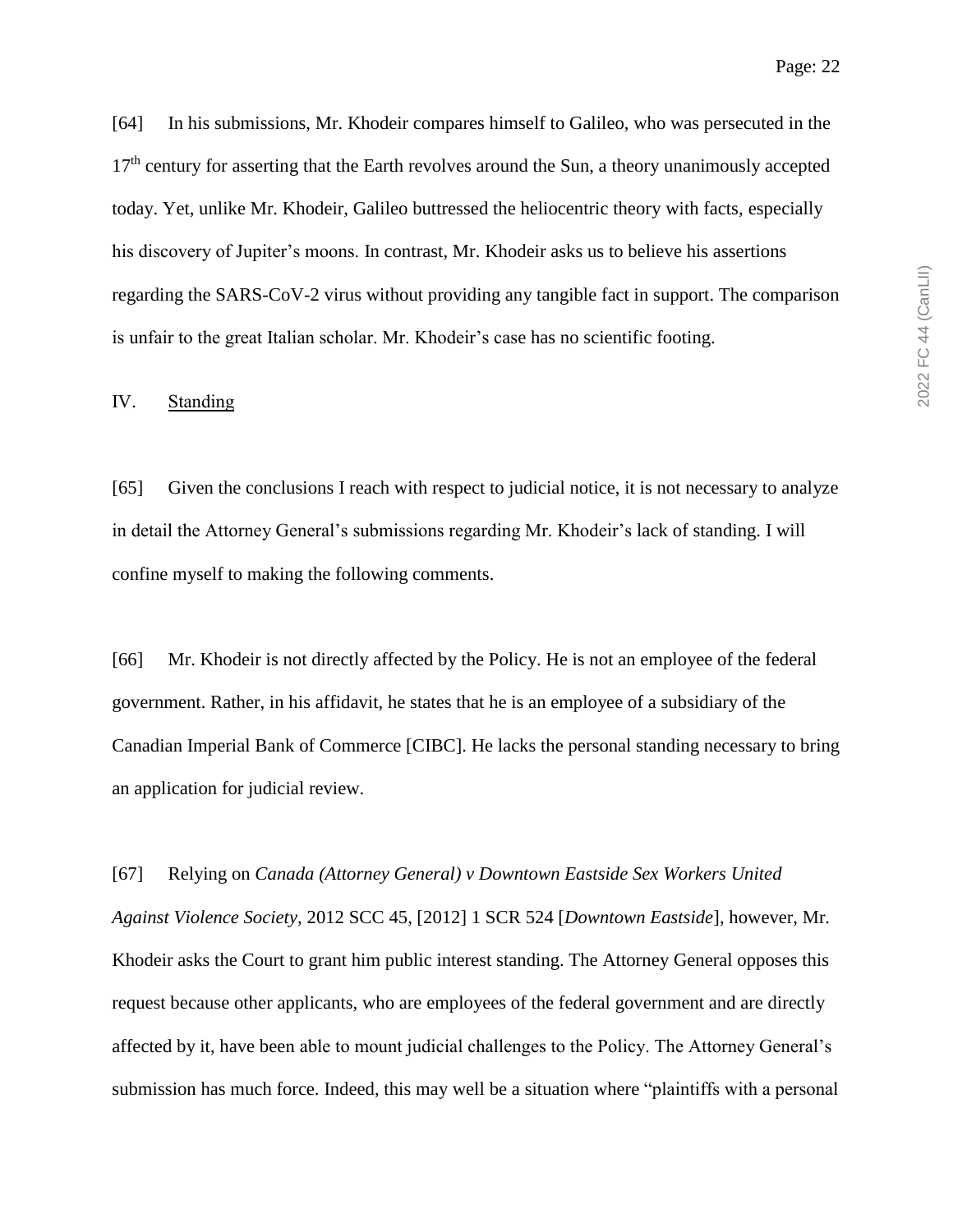stake in the outcome of a case should get priority in the allocation of judicial resources": *Downtown Eastside*, at paragraph 27. Nevertheless, I would not go so far as to conclude that Mr. Khodeir's request for public interest standing is bound to fail, so I would not consider his lack of standing as an independent ground for striking his application.

#### V. Disposition and Costs

[68] For these reasons, the Attorney General's motion to strike Mr. Khodeir's application for judicial review will be granted.

[69] The Attorney General is seeking his costs. Relying on *McEwing v Canada (Attorney General)*, 2013 FC 953, Mr. Khodeir submits that no costs should be awarded against him. The usual rule is that the losing party is condemned to pay the costs of the prevailing party according to the tariff. The Court has discretion to depart from that rule, taking into account all the circumstances of the case. In contrast to *McEwing*, Mr. Khodeir's application is entirely devoid of factual foundation. Thus, I do not think is it appropriate to relieve Mr. Khodeir from a costs award.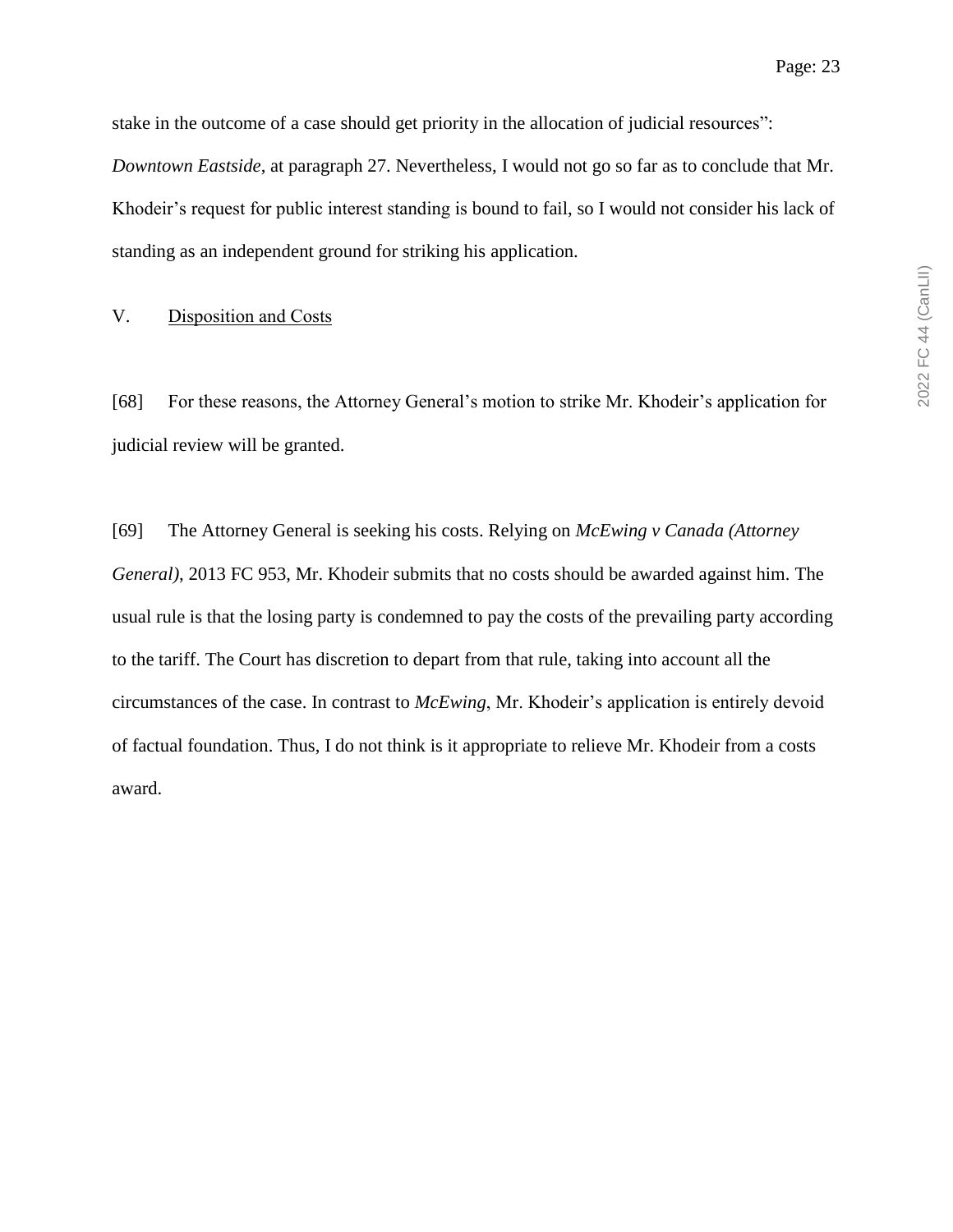# **ORDER in T-1690-21**

# **THIS COURT ORDERS that**:

- 1. The applicant's motion to amend his notice of application is granted.
- 2. The style of cause is amended so that the Attorney General of Canada is the respondent.
- 3. The respondent's motion to strike the notice of application is granted.
- 4. Costs are awarded to the respondent.

"Sébastien Grammond" Judge